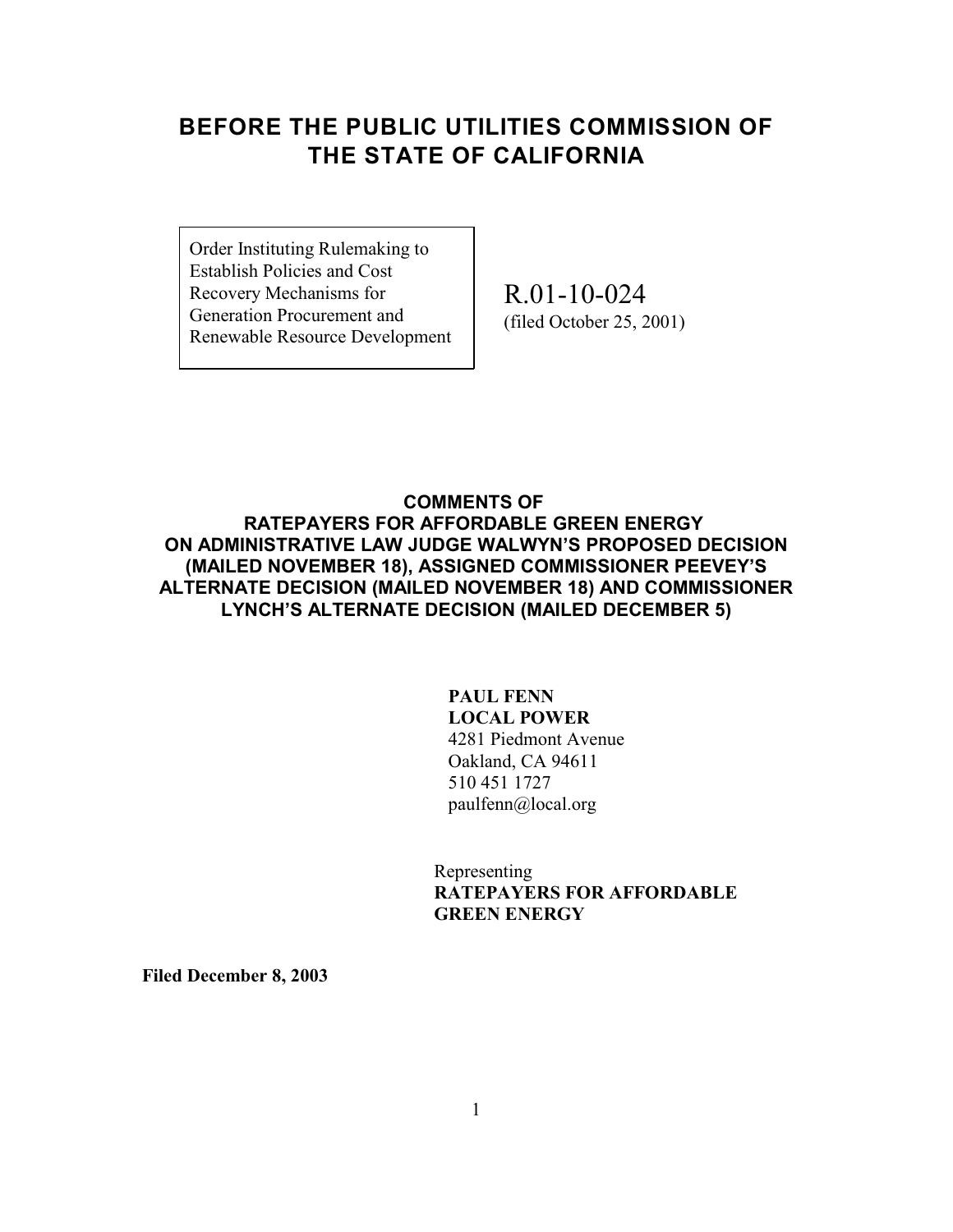# I. Introduction

RATEPAYERS FOR AFFORDABLE GREEN ENERGY ("**RAGE**") was formed for purposes of this event, consists of **LOCAL POWER** (a R.01-10-024 Service List Participant since February 2003 with comments submitted on Decision No. 02- 12-074 on February 3, 2003). **GREENPEACE USA**, **PUBLIC CITIZEN**, the **BORDER POWER PLANT WORKING GROUP** and **MARIN CLEAN ALTERNATIVE ENERGY NOW**.

# II. Summary

RAGE is very concerned at the outcome of the California Public Utilities Commission's (CPUC's) December 18 decision regarding R.01-10-024, and urges that the Commission to reject any authorization of utility electric procurement beyond one year's duration.

The California Public Utilities Commission (CPUC) will amend and vote between three plans that could make or break renewable and alternative energy markets in California for five years into the future. The outcome of the CPUC vote of December 18 could:

- allow California's electric monopolies to ignore the state's new law requiring minimum levels of green power (Sher, SB1078);
- impose new monopoly exit fees that block San Francisco, San Diego and dozens of California communities now seeking to use the state's 2002 Community Choice law (Migden, AB117) to break away from utility procurement; efforts by these cities to make major investments in renewable energy and efficiency would be blocked by non-economic bypass resulting from these new exit fees until 2009;
- curtail state regulatory authority over its electric monopolies, as the Commission would have surrendering its historic regulatory review and authority over monopoly long-term power contracts, instituting a form of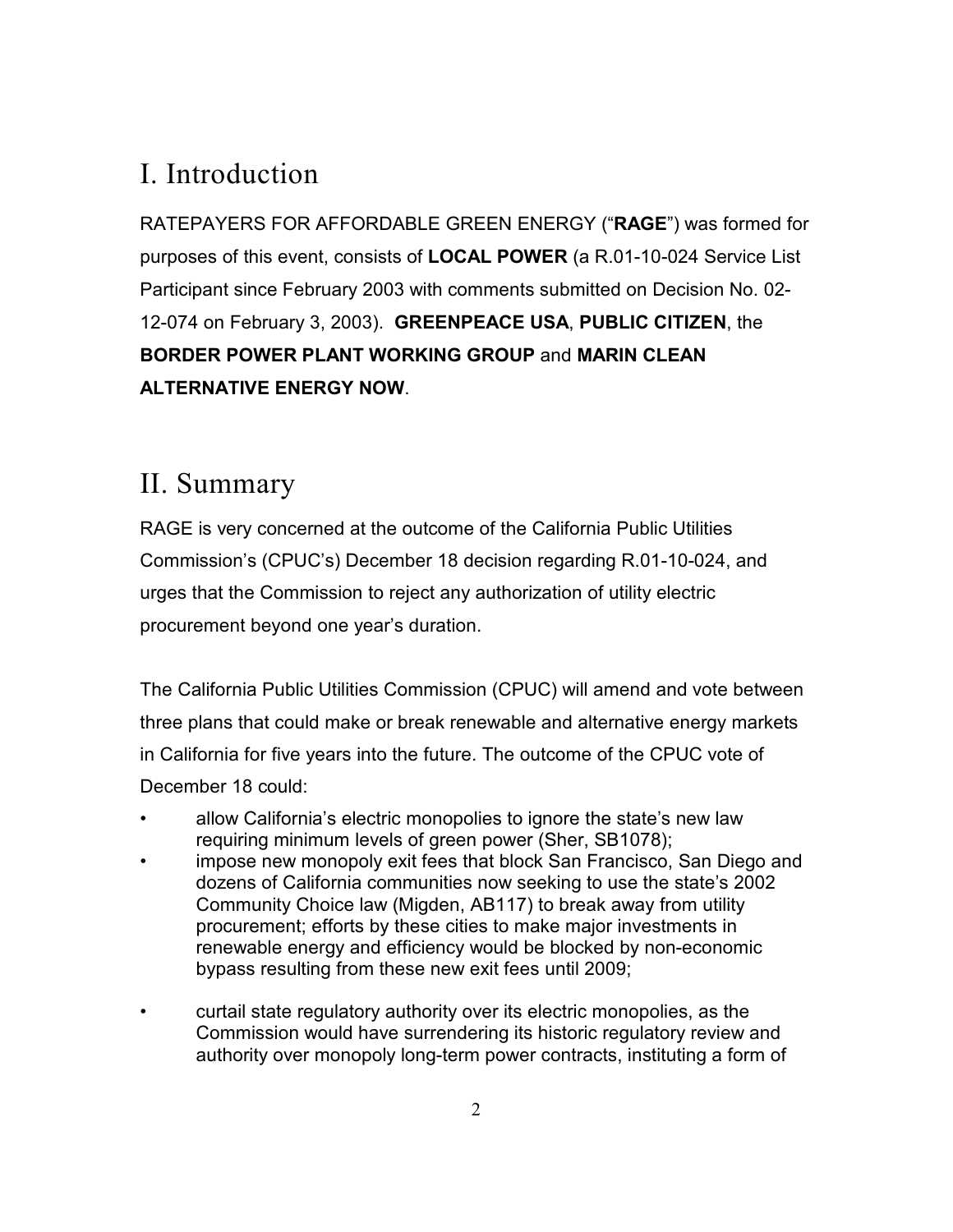unregulated monopoly in California;

• put California residents and businesses on the hook to pay for volatile gas-fired power contracts at the very moment that a dramatic natural gas crisis is widely predicted to occur.

Local Power has submitted comments similar to these on February 3, 2003, warning ALJ Walwyn and the members of the Commission of the dangers of restoring monopoly privileges upon companies after the regulatory authority of the state has been diluted.

A five year utility procurement authorization would lock-in virtually all procurement of electricity within the state of California for the next 5 years without any regard to the inclusion of state legislated mandates such as the Renewables Portfolio Standard or Community Choice Aggregation and would neglect Transmission Benchmarks to the detriment of renewable resources such as wind power.

Because the PUC has not yet created procedures and regulations for the Renewables Portfolio Standard (RPS, SB1078) or Community Choice Aggregation (CCA, AB117) or even set rules for development of the transmission necessary for renewable energy projects to be connected to the electric grid, the state's utilities will be encouraged to purchase its entire portfolio from fossil fuel sources, most of them using older and more polluting power plants.

AB57 changes the historical treatment and consequences that flow from utilities' power procurement. The Peevey/Walwyn decisions would authorize the longterm purchase of electricity in California and gives the utilities a blank check to purchase electricity for California as they choose for the next 5 years if they purchase that power within the next two years.

The Commission is putting the cart before the horse allowing the utilities a blank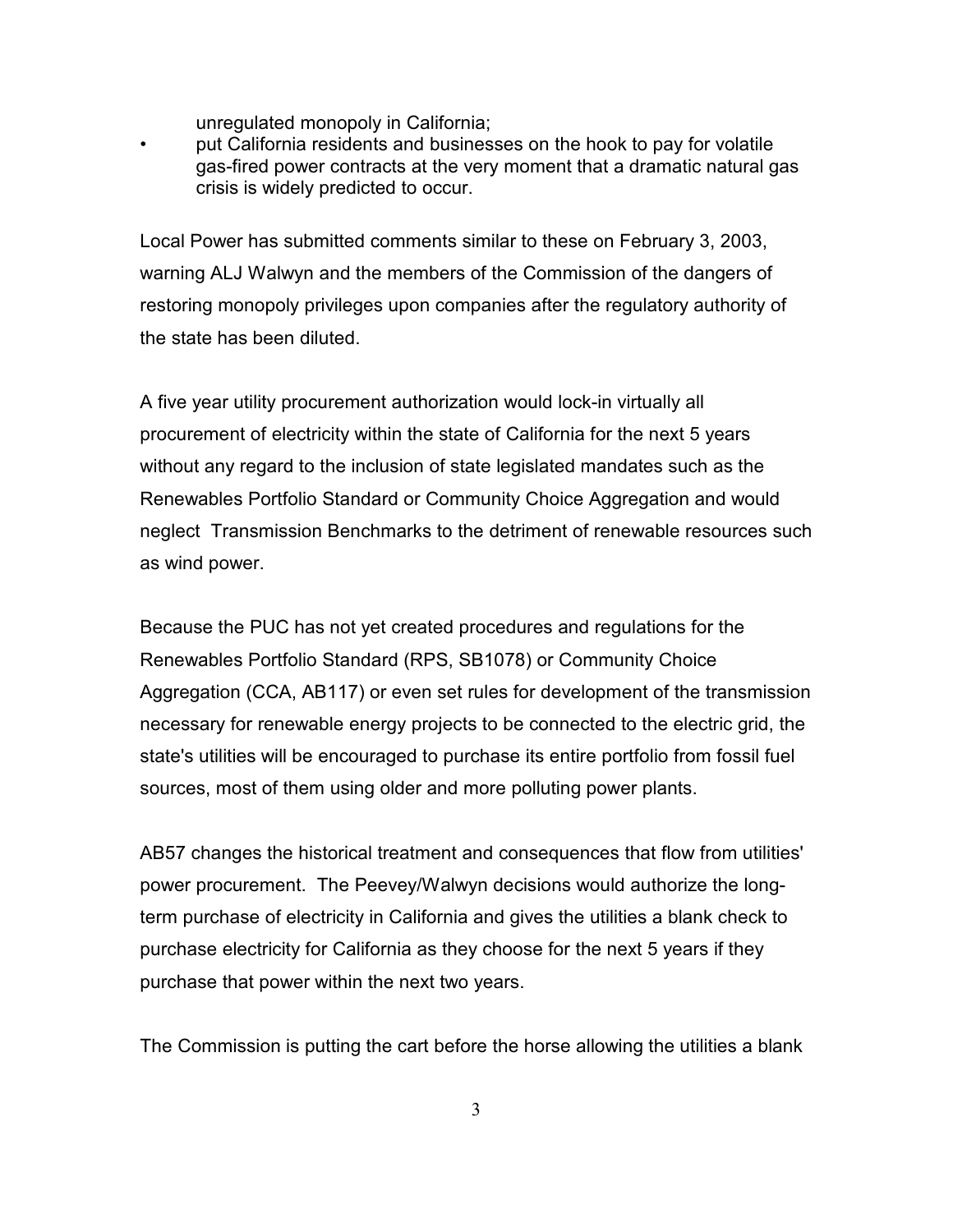check and minimal parameters before the Commission finalizes necessary renewables standards or even begins to set Community Choice Aggregation guidelines and rules. This lack of criteria will encourage utilities to purchase all of their portfolios without having to include renewables as part of the mix. Predictably, once all the power has been purchased there will be no room in the procurement portfolio to purchase renewables.

A multi-year procurement authorization (which no party in this proceeding has ever requested), will be to lock down Californians with tens of billions of dollars in power contracts. Two similar plans proposed by Assigned Commissioner Michael Peevey and Administrative Law Judge (ALJ) Walwyn ("the five year blank check plans," both mailed November 18) would allow PG&E, Edison and Sempra to put their customers on the hook again for five years of power procurement contracts, in spite of the fact that ratepayers have already paid the monopolies \$Billions to renounce their monopoly rights.

Judge Walwyn and Assigned Commissioner Peevey acknowledge that their approach is "more aggressive than, the timetable and process recommended jointly by the three utilities, the California Energy Commission (CEC), the Office of Ratepayer Advocates (ORA), and The Utility Reform Network (TURN)," (Walwyn & Peevey, November 18, p.5) but do not justify the aggressiveness with any cause for urgency, and gloss over the fact that rushing into these contracts will result in exposing ratepayers to price volatility, blocking ratepayers from legally departing from utility procurement, and subverting the Renewables Portfolio Standard law.

A third alternate plan (mailed December 5) by Commissioner Loretta Lynch would limit the December 18 utility procurement authorization to one year (2004), and calls for the CPUC to prepare an integrated approach to utility procurement that allows for Community Choice Aggregation and ensures compliance with the

4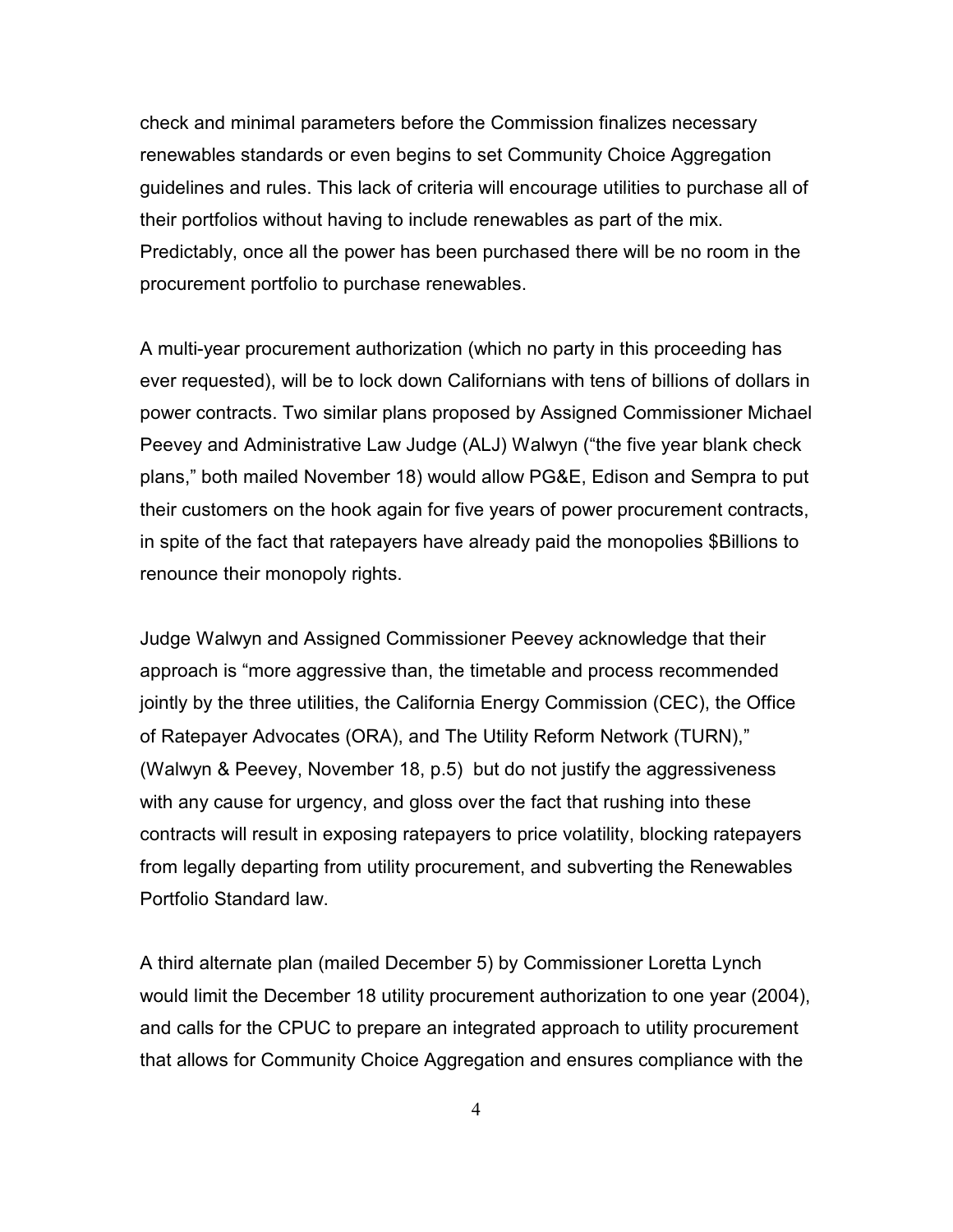Renewables Portfolio Standard law after 2004. The utilities are currently under a provisional purchasing authority through the first quarter of 2004, and little new procurement will be needed for 2004. While we may not agree with all of Commissioner Lynch's Alternate such as provisions for utility ownership of new power plants (Section B, subsection 3 of the Lynch Alternate), we urge the Commission to limit utility electric procurement to one year as proposed in the Lynch Alternate:

"We strongly discourage the utilities from engaging in any ad hoc long-term planning without the adoption of the long-term framework within which it must work. AB 57 allows the utilities to avoid after-the-fact reasonableness reviews only if working within a Commission-authorized procurement plan and long-term commitments cannot be afforded this deference if they are not made within approved long-term plans. The current electricity market in the WECC allows California the opportunity to refine the utilities long-term plans before adopting them and we should take advantage of this opportunity rather than rush headlong into additional resource commitments. We share the concerns of the utilities, ratepayer interest groups, and market generators and retailers that with current legislation pending on direct access and a core/noncore market structure, the utilities should be careful to avoid the possibility of making long-term commitments that could become "stranded costs." (Lynch Alternate, V A2 )

Finally, we are opposed to direct utility ownership of new power plants, as this would expose ratepayers to even greater risk of rate shocks than would be incurred from multi-year procurement authorizations.

## III. Analysis of Impacts of a 5-Year Electric

## Procurement Authorization Pursuant to AB57

### **A. Multi-Year Authorization Would Curtail Commission's Regulatory**

**Authority Over Monopolies.** For the first time, the California Public Utility Commission's (PUC) pre-approval of Investor Owned Utilities (IOUs) multi-year procurement plans would end any review or changes to accommodate other power sources or providers.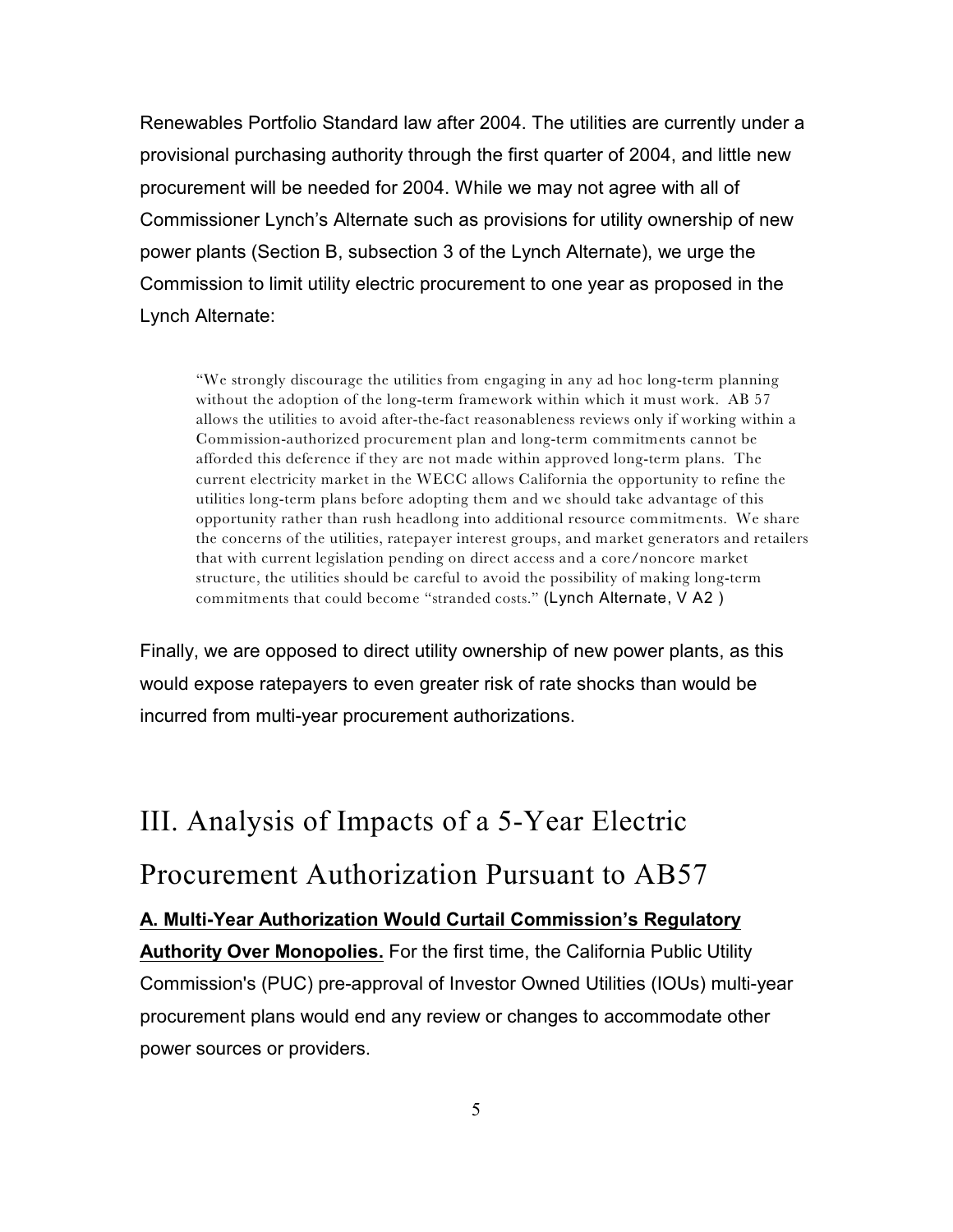Under both the Peevey Alternate and Walwyn Proposed Decisions, a provisional "Procurement Review Committees" established to evaluate short-term 2002 contracts would be distorted into a potentially permanent surrogate mechanism replacing Commission evaluation of long-term utility contracts that clearly dilutes the purview and authority of the Commission. We agree with Commissioner Lynch's belief that the PRC is inappropriate and dangerous for long-term utility procurement contracts:

"Though it only has consultative and informal advisory functions, the Commission finds the PRG has been an effective vehicle for IOU dialogue with Commission staff familiar with the nuances of their energy portfolios and the necessary policies/strategies needed to mitigate portfolio risks. However, the PRG has out-lived its intended purpose, which was to create a process for rapid review of the utilities' initial procurement efforts at the end of 2002 as the utilities prepared to resume their traditional procurement role. The PRG has subsequently created a fig leaf to cover the absence of open procurement processes at the Commission. The Commission has voted on a number of procurement resolutions that contained significant redacting of supposedly confidential material, some of which was released after the vote (i.e., not in time to allow non-PRG parties to substantially contribute) or, in some instances, not at all. As we move forward with the procurement process and the evaluation of the long-term plans, we plan to conduct these processes in a much more open manner" (Lynch Alternate, Dec 5, VI, F).

Morever, secret contracts and Procurement Review Committees are inconsistent with the Commission's fiduciary responsibility to ratepayers, a fact that cannot be overcome with "commercially available risk management models":

"Section 454.5 (b) (1) states that an electrical corporation's proposed procurement plan shall include "an assessment of the price risk associated with the electrical corporation's portfolio." *The Commission has a fiduciary duty to ratepayers to ensure that this price assessment is conducted in a consistent manner, with standards of transparency inherent in today's commercially available risk management models.* Based on the Energy Division's filed workshop report and based on the hearing record, the Commission has a better understanding of the nuances and complexities involved in measuring portfolio risk, as well as the features specific to each utility's energy portfolio. We recommend that portfolio risk be reported using TeVaR." (Peevey, November 18, p. 169)

Unfortunately, commercial risk management models such as TeVaR, which the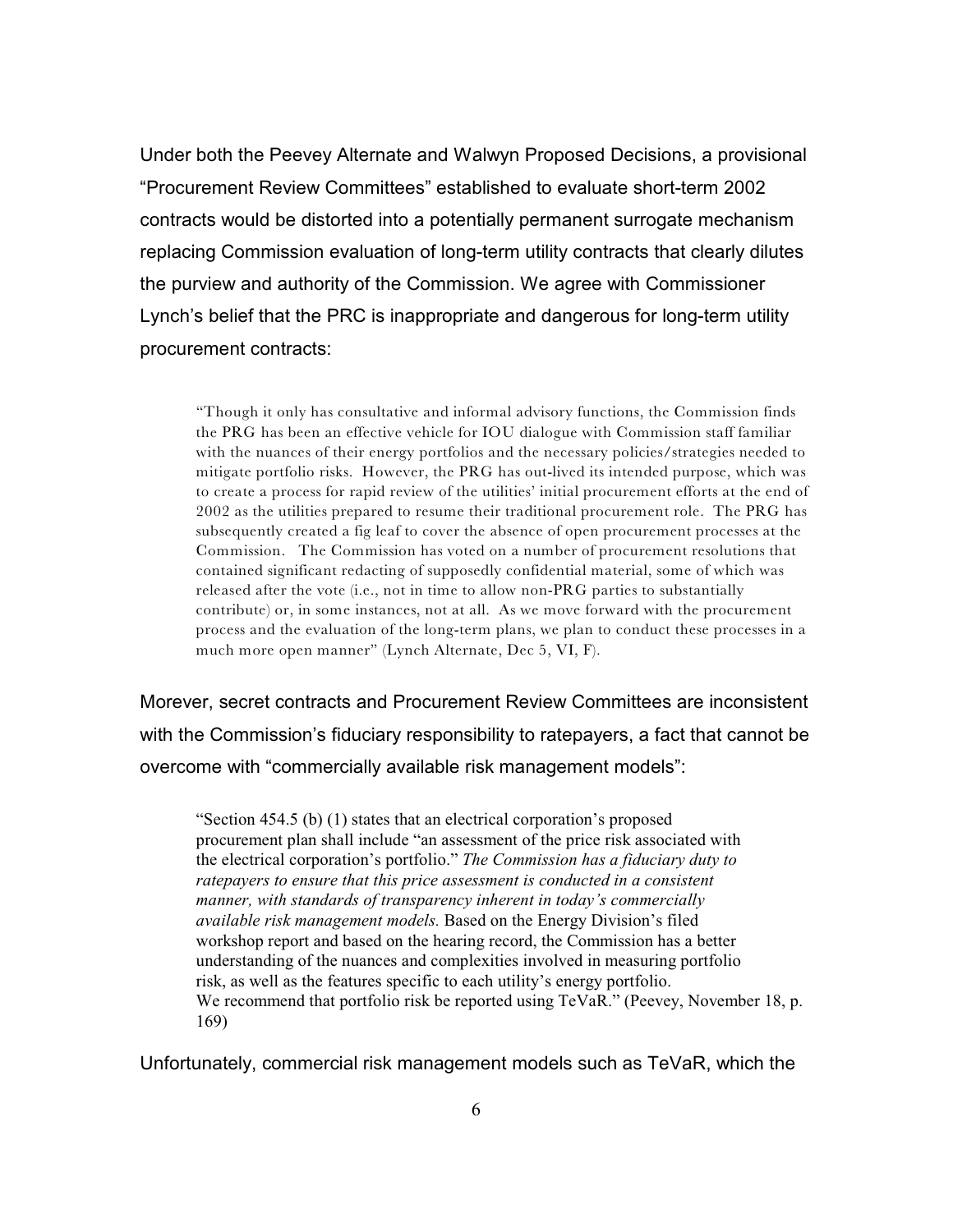monopolies have proposed using to measure and report risk and to trigger Procurement Review Committee review of their hedging plans, are but ultimately keystone cop mechanisms that do not begin to meet the Commission's fiduciary responsibility to ratepayers, and portend continuing scandals and future bailouts.

Instead, discussion of the TeVaR models divert the Commission's attention away from the basic fact that authorizing long-term contracts at this time would transfer significant risks being incurred pursuant to AB57 back to California ratepayers. If the risk management model chosen happens to fail, it is the ratepayer, not the monopoly, who must pay. In other words, the utility procurement being authorized has a monopoly managing their customers' risk without regulatory review of their contracts: "transparency" is inconsistent with secret contracts. While the Procurement Review Committee structure can perhaps be justified on a short-term, provisional (year to year) basis, the idea of transferring such risks to ratepayers for long-term monopoly contracts cannot be justified.

The Procurement Review Committee would create a significantly diluted regulatory regime if used for 5 year contracts, replacing the Commission's former all-knowing oversight and regulatory powers with secret contracts and a proxy Review committee. The fact that TURN sits on the proposed Procurement Review Committee does not suffice as security that the Commission's fiduciary duty to ratepayers is being done. In order to do its duty in this respect the Commission should shorten the term to one year until the Commission has fulfilled its duty to complete regulations on AB117 and SB1078 and is prepared to move forward in an orderly, lawful and circumspect manner.

**B. Multi-Year Authorization Would Unnecessarily Expose Ratepayers to Anticipated Gas Price Volatility.** One particular reason not to implement power supply decisions beyond one year is that natural gas-fired generation is now more volatile than it ever has been in history, the "coming natural gas crisis" now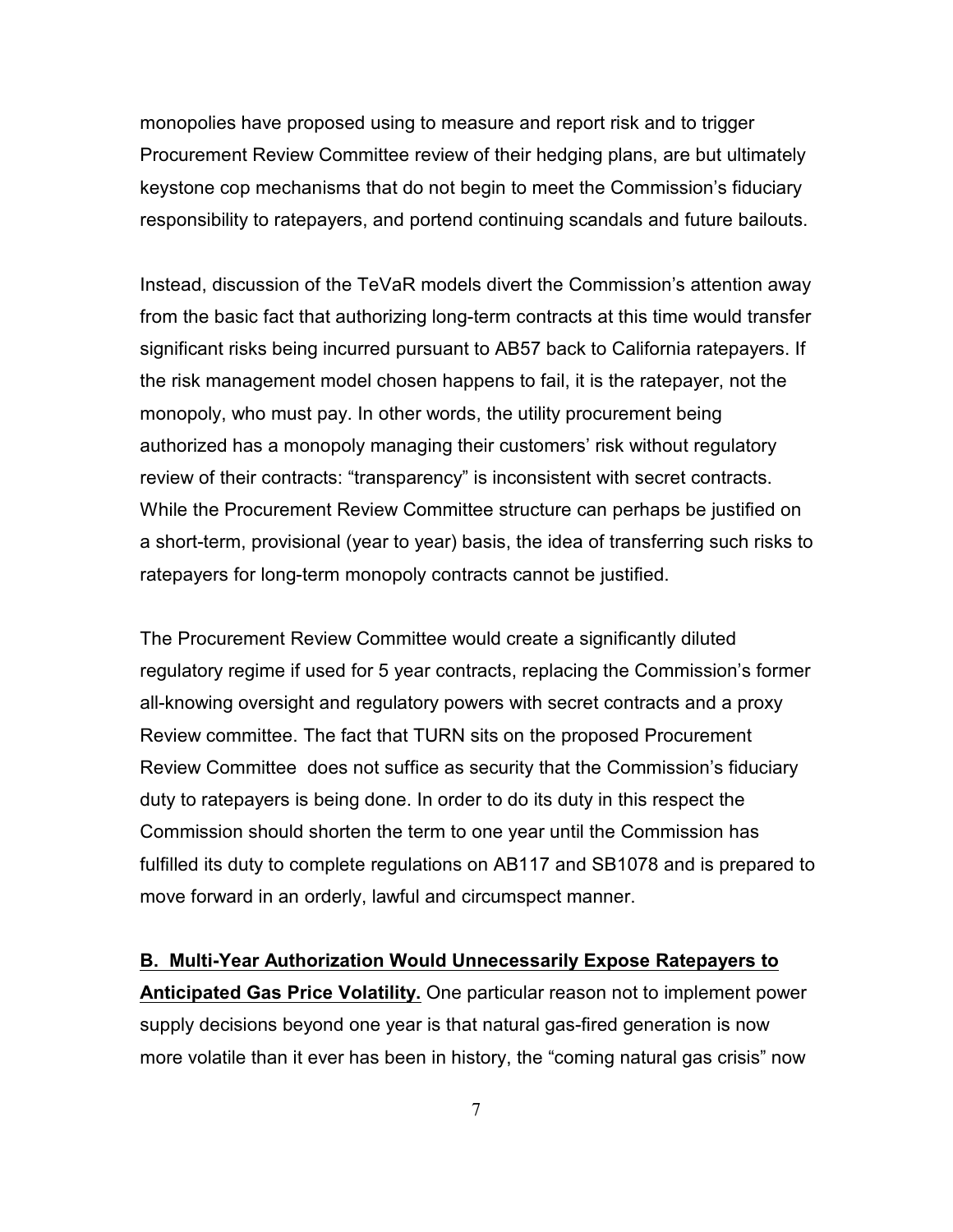widely anticipated. The Commission's fiduciary responsibility to ratepayers requires it to heed widespread warnings, including Spencer Abraham and Alan Greenspan, both of whom have predicted a dramatic and prolonged natural gas price spike starting in 2004. Indeed, Judge Walwyn remarks that rushing into multi-year procurement has the effect of increasing risk to ratepayers:

"Paradoxically, rushing to implement a reserve requirement might further increase California's reliance on natural-gas fired resources, posing a different set of reliability concerns if there are supply constraints and price risks for the fuel input." (Walwyn, November 18, p. 23)

Walwyn concludes that "an appropriate balance should be achieved between meeting reserve requirements expeditiously while seeking to optimize the resource mix/portfolio." Yet the effect of a five year utility procurement authorization would be to create an inappropriate imbalance. As Commissioner Lynch observes in her alternate, the utilities' filed long-term plans did not accurately reflect the increasing volatility of natural gas prices:

"Long-term plans should reflect the most recent fuel-price forecasts available at the time of the plans' preparation and should include fuel-price variation as an element of the plans. ORA and TURN raise an important issue regarding the use of forecast prices in long-term plans. Fuel prices are notoriously volatile, especially on a short-term basis. They vary with changes in the economy, changes in hydro conditions, changes in drilling and pipeline conditions. They vary for other reasons that are sometimes understandable only in retrospect if at all. We are not convinced that the actual degree of potential variation in fuel costs was reflected in the cost scenarios presented in the long-term plans. Therefore, we caution the utilities to consider seriously the degree of volatility that should be expected in fuel prices when developing high percentile scenarios for procurement costs particularly. We direct that future long-term procurement plans should reflect fully the expected range of fuel prices at least up to the  $95<sup>th</sup>$  percentile of the expected distribution." (Lynch Alternate, V.A.2.)

In effect any multi-year power purchase of gas-fired generation is predictably going to inflict rate shock on ratepayers. To make matters worse, while such an increase would otherwise make other forms of generation such as wind power will become more price-competitive, 5 year contracts pre-approved pursuant to AB57 would eliminate the authority of the Commission to review contracts or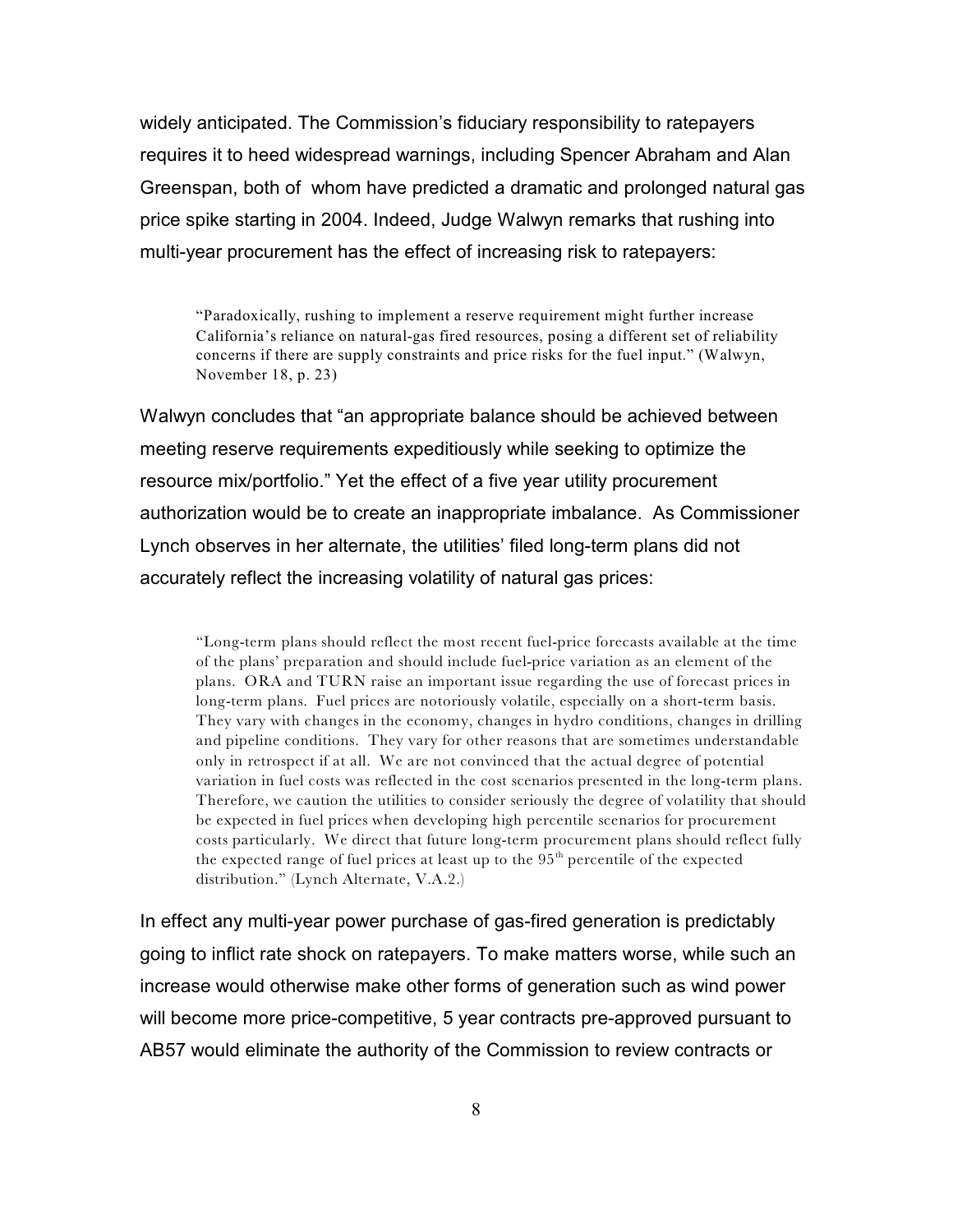make changes in order to accommodate other power sources or providers. Ratepayers and the Commission could have their hands tied in yet another energy crisis.

Long-term contracts would not only tie the hands of the Commission in the next gas (and gas-fired generation) crisis: it would lock Californians into purchasing the gas-fired power no matter what the price. California's gas-fired power plants, which constitute the vast majority of generation available to utility procurement consume 42% of the natural gas consumed in California. Natural gas fuels43% of all in-state power plants, and constitutes the vast majority of the in-state generation available to current utility procurement. Therefore, any utility procurement contracts are very likely to be extremely volatile.

The writing is on the wall on the dangers of gas-related risk management, and it is should not comfort ratepayers that the right risk evaluation models would somehow suffice to fulfil the Commission's fiduciary responsibility to ratepayers. Indeed such an idea creates the appearance that more crises will soon be unleashed upon the residents and businesses of California. Just as the writing was on the wall in 2001 when Governor Davis was negotiating the Department of Water Resources (DWR) contracts, now it is just as clear that any multi-year contracts this Commission authorizes on December 18 would very likely cause a rate shock that could otherwise have been minimized with a shorter-term authorization followed by long-term fuel and market diversification. That is why respecting the RPS and encouraging Community Choice Aggregation are so critical to finding a way out of this mess,

In an effort to address the coming natural gas crisis, all three Decisions mention importing Liquefied Natural Gas as an "alternative fuel sources" that could improve the state's balance of energy resources:

9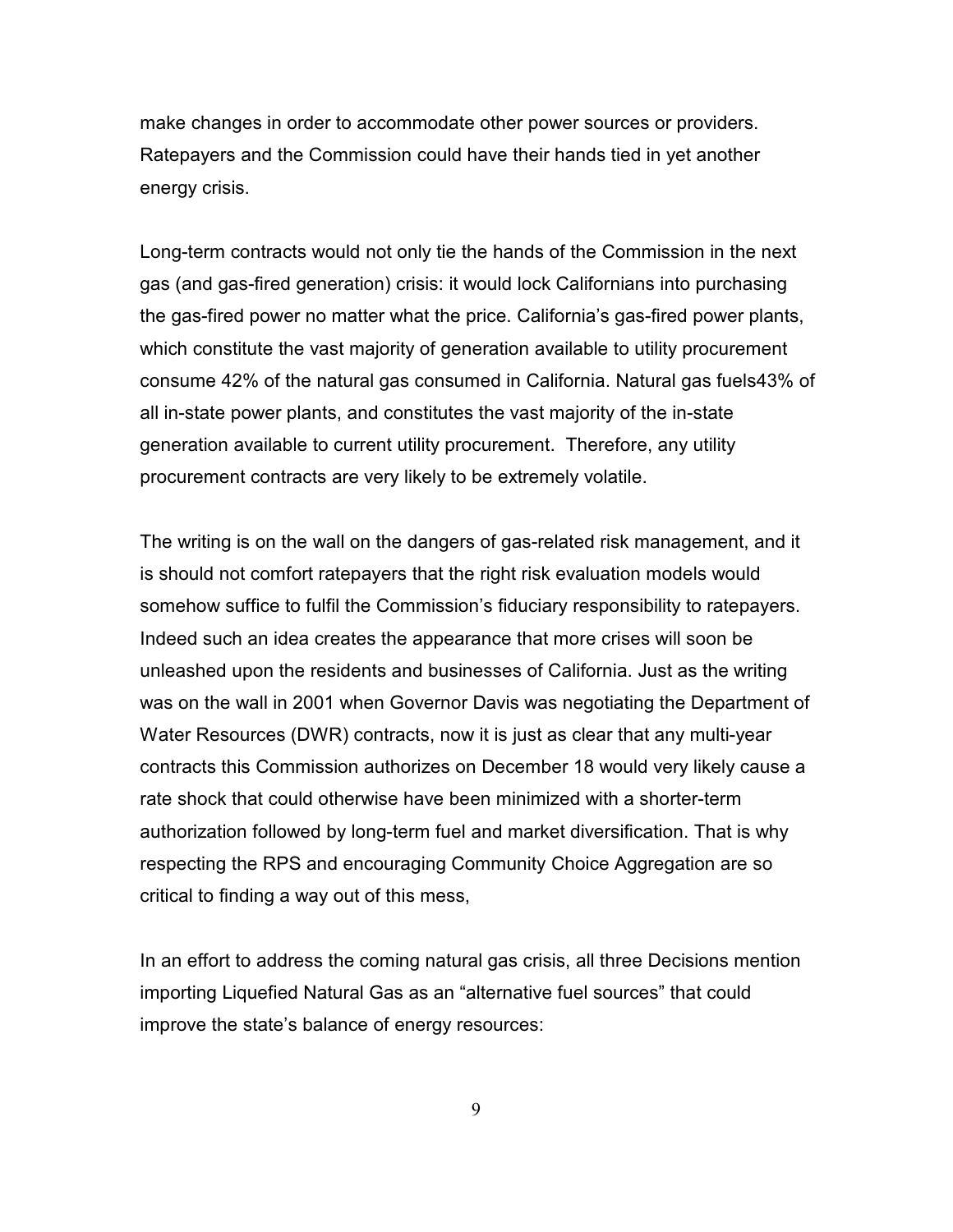"Fuel diversity is not only a matter of choices of different fuels. The principal advantage we are looking for, reduced likelihood of shortages and price spikes, can be achieved through greater reliance on additional sources of fuel, including natural gas itself. It is possible that the addition of at least one Liquefied Natural Gas (LNG) port capable of serving gas to Californians, including California's electric power plants, can provide at least some of the benefit we are searching for in fuel diversity. Only in this case, it would not be diversity of the fuel types, but of the fuel sources." (Walwyn, November 18, p. 142)

This kind of reasoning concerns RAGE especially. Introducing foreign gas from Russia and the Middle East is the opposite of a solution to California's energy crisis. Indeed, our coalition fears that any multi-year electric procurement contract authorization will directly leverage financing and political support for the many onshore and offshore LNG terminals being proposed from Baja to Washington State. California's over-reliance on gas will not be solved by making California's electricity grid dependent on Middle East and Russian gas supplies. The Commission should take a lesson from the Iraq War and resist supporting dangerous, false and short-sighted solutions like LNG terminals on the California coast.

With the coming natural gas crisis so widely predicted, the Commission should not authorize putting the entire state economy on the hook for virtually 100% natural-gas fired power contracts from now until 2009. Again, no argument has been presented to justify the dangerous and unnecessary urgency of preapproving a five year utility purchase. Indeed judge Walwyn observes that "almost all parties have indicated that there are ample amounts of resources available for California to meet its resource needs for 2004, thus providing the Commission a brief period to develop an optimal resource procurement strategy." (Walwyn, November 18, p. 25). The Commission should use the time it has rather than rushing ahead before it is ready.

10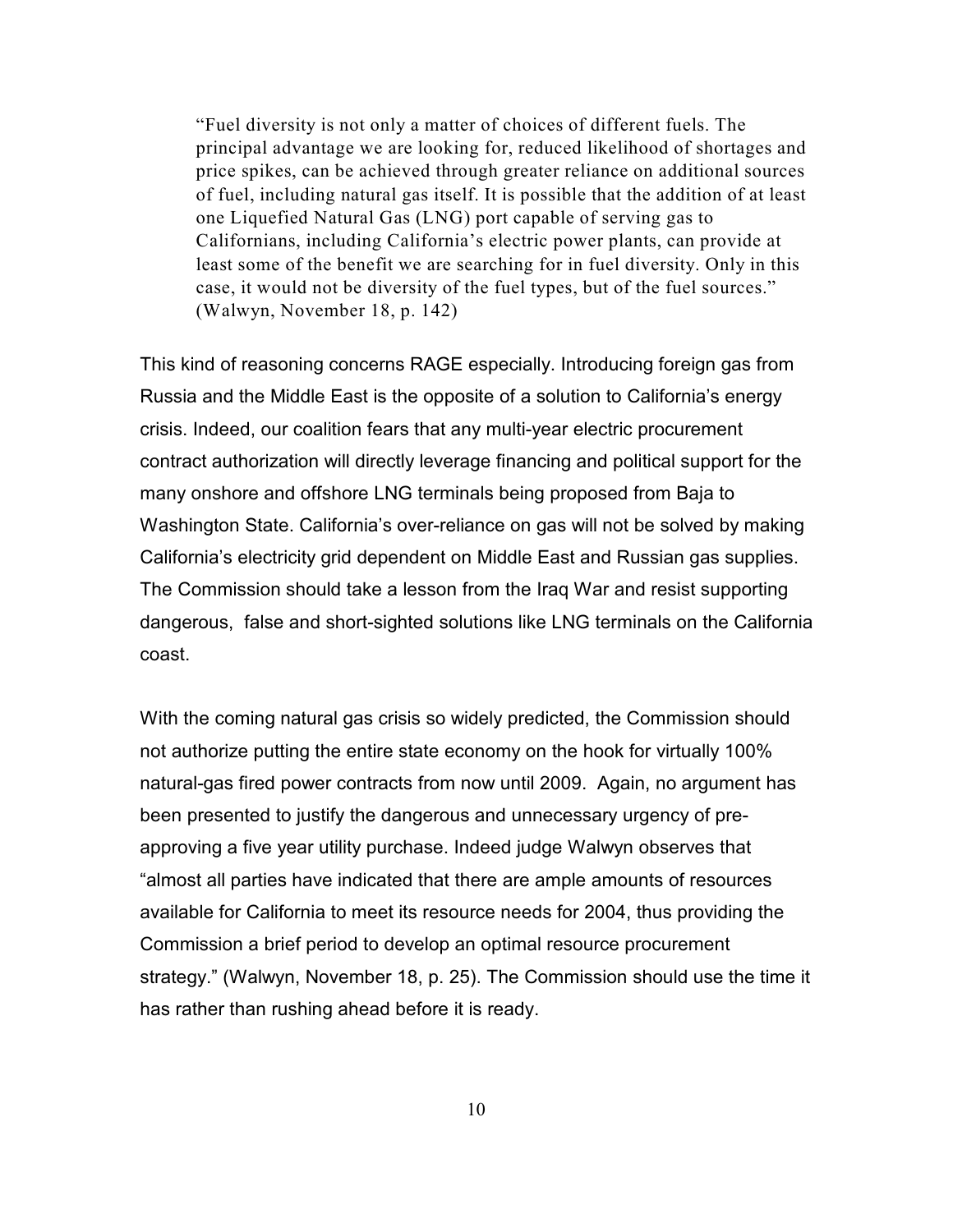**C. Multi-Year Authorization Would Block San Francisco, San Diego and Other Cities From Lawfully Departing Utility Procurement and Developing Energy Efficiency and Solar Power.** Whereas a one year authorization would leave the window open for San Francisco, San Diego and others to implement Community Choice within a reasonable time frame, a five year authorization would clearly prevent them from doing so.

AB117 provides for the coordination of Community Choice departures with utility procurement:

366.2 ( c ) 8 "The commission shall designate the earliest possible effective date for implementation of a community choice aggregation program, taking into consideration the impact on any annual procurement plan of the electrical corporation that has been approved by the commission." (Ab117 - Chapter 838, p.6)

It follows that multi-year contracts authorized prior to the Commission's completion of Community Choice regulations would *a priori* restrict the ability of ratepayers to depart utility service. In AB117 the legislature clearly anticipated and prohibited utilities from blocking Community Choice Aggregation load departures:

366.2 ( c ) (9) "All electrical corporations shall cooperate fully with any community choice aggregators that investigate, pursue, or implement community choice aggregation programs" (AB117 - Chapter 838, p.6).

Clearly, the legislature intended Community Choice Aggregators to be allowed to exist prior to 2009, requiring the Commission to change its energy efficiency policies to accommodate Community Choice Aggregators in July, 2003<sup>1</sup> and requiring the Commission to report to the legislature on how many Californians are served by Community Choice Aggregators (among other details) in 2006.<sup>2</sup>

<sup>&</sup>lt;sup>1</sup>Section 381.1(a) of the Public Utilities Code (AB117 - Chapter 838, p.10)

<sup>&</sup>lt;sup>2</sup>Section 366.2(j) of the Public Utilities Code (AB117 - Chapter 838, p.10)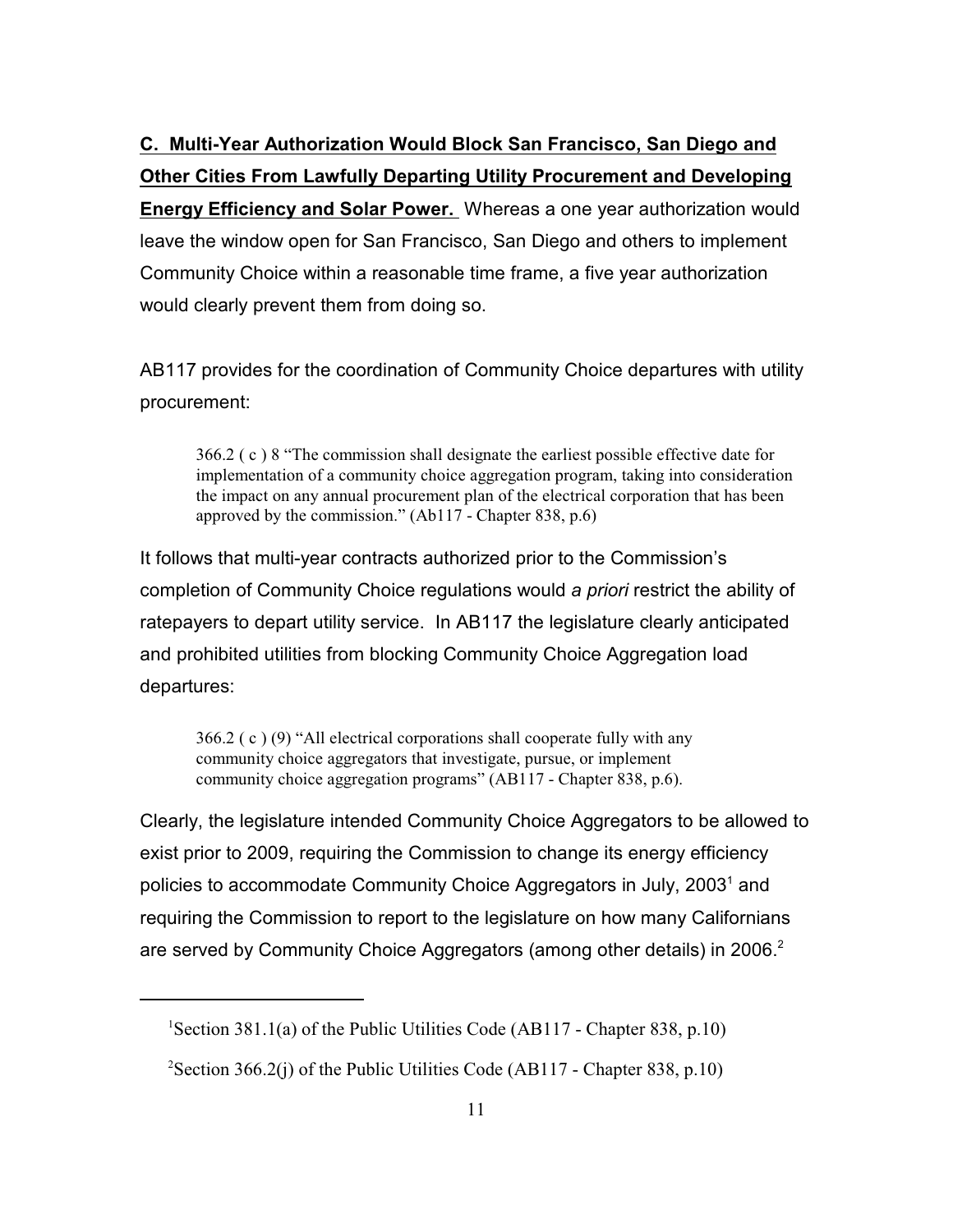While a significant number of California communities, including San Francisco, San Diego, Marin County and the Southern California Cities Joint Powers Consortium have made declarations fo intent to implement Community Choice, run energy efficiency programs and develop renewables, a multi-year contract authorization would clearly block them from finding competitive suppliers by creating new monopoly exit fees in addition to existing exit fees based on past DWR contracts. AB57 puts ratepayers on the hook for utility power contracts. 454.5 (d) of the Public Utilities Code reads:

"A procurement plan approved by the commission shall accomplish each of the following objectives:

(3) Ensure timely recovery of prospective procurement costs incurred pursuant to an approved procurement plan. The commission shall establish rates based on forecasts of procurement costs adopted by the commission, actual procurement costs incurred, or combination thereof, as determined by the commission. The commission shall establish power procurement balancing accounts to track the differences between recorded revenues and costs incurred pursuant to an approved procurement plan" (AB57- Chapter 835, p.5).

Thus, ratepayers wishing to switch from IOU procurement to an Electric Service Provider (ESP) following the pre-approval will likely be required to pay an exit fee to prevent cost-shifting. Section 366.2(f) of the Public Utilities Code reads:

"A retail end-use customer purchasing electricity from a community choice aggregator pursuant to this section *shall reimburse the electrical corporation* that previously served the customer for all of the following:

(1) The electrical corporation's unrecovered past undercollections for electricity purchases, including any financing costs, attributable to that customer, that the commission lawfully determines may be recovered in rates.

(2) *Any additional costs* of the electrical corporation recoverable in commissionapproved rates, equal to the share of the electrical corporation's estimated net unavoidable electricity purchase contract costs attributable to the customer, as determined by the commission, *for the period commencing with the customer's purchases of electricity from the community choice aggregator, through the expiration of all then existing electricity purchase contracts entered into by the electrical corporation*." (AB117 - Chapter 838 of 2002, p.9)

Thus, any contracts authorized by the Commission will present new monopoly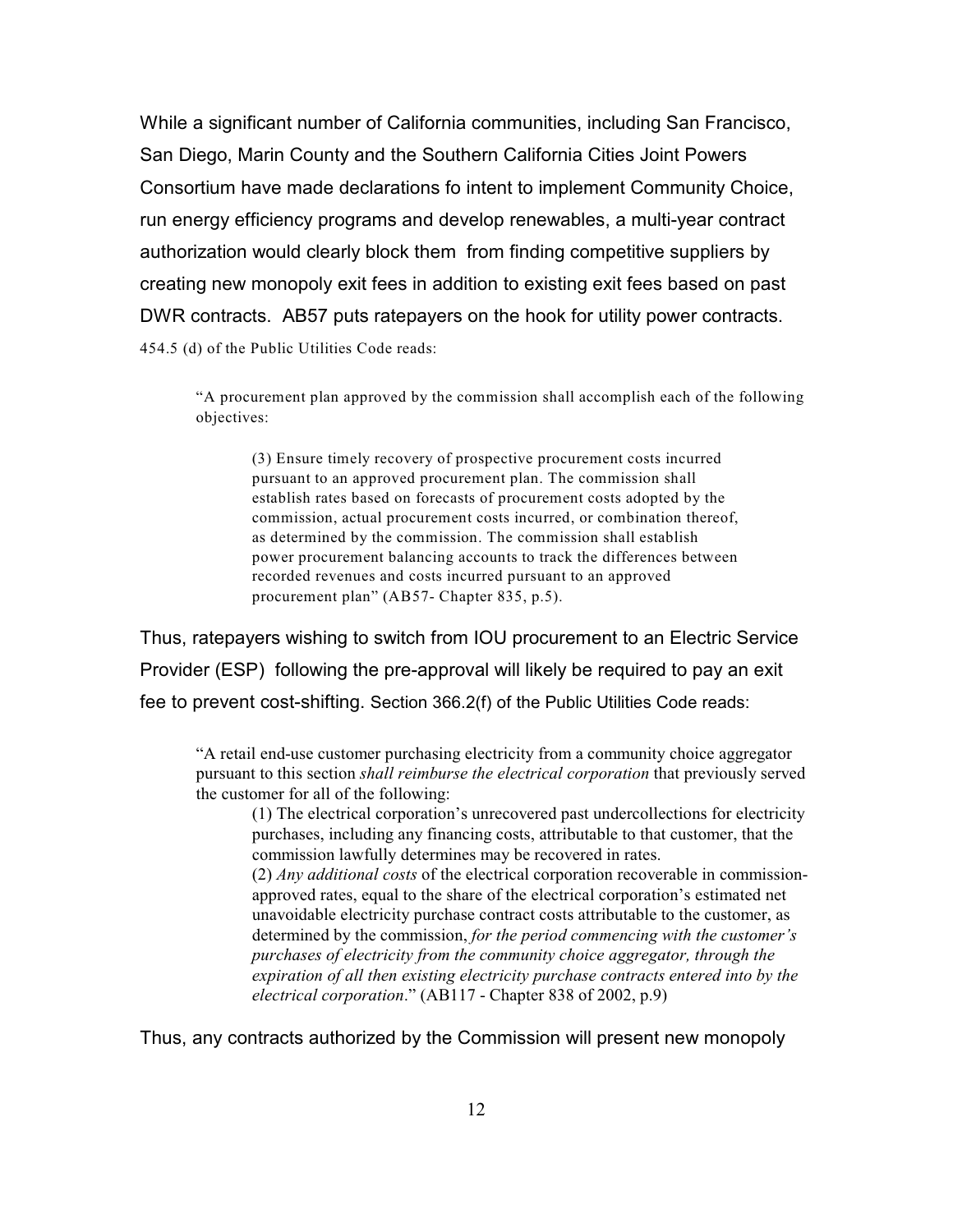exit fees in addition to existing DWR contracts, adding non-bypassable surcharge upon non-bypassable surcharge to every Community Choice Aggregation ratepayer's electric bill, and thus erecting a price barrier that will very likely prevent economic bypass, with ESPs bidding for a smaller portion of the ratepayer's electric bill, and with margins pushed below the economic bypass threshold, rendering California ratepayers captive to their electric monopolies again in violation of AB117.

It is well known that monopolies have used similar tactics to prevent economic bypass by their customers in virtually all electricity markets, including California, if they are allowed; it is the responsibility of this Commission to enforce AB117 by not allowing it, however.

Ignoring the Commission's responsibility to enforce and obey AB117, Judge Walwyn's Proposed Decision affirms an intention to impose non-bypassable surcharges for the five year utility contracts in order to force ratepayers to pay back their monopoly should they choose to depart for a Community Choice Aggregation. TURN, apparently concerned only with the fate of bundled customers, provides the justification:

"TURN's proposal also realizes that the utilities (and their customers) should not subsidize ESPs. It therefore proposes a non-bypassable surcharge, as well as allowing ESPs who have acquired sufficient reserves to "opt-out" of paying this surcharge. We find merit in TURN's proposal as a mechanism that will allow the Commission to quickly address resource adequacy issues, maintain Commission jurisdiction, and retain flexibility for the Commission and Legislature to later adopt other approaches to address the reserve issue. In approving this approach we clearly see it as an approach to ensure reliability. Our hope is that all ESPs/community aggregators will voluntarily choose to provide their own necessary reserves. However, utility provision of these services is necessary to ensure reliable service. Both PG&E and SCE raise several valid implementation issues that must be addressed to adopt TURN's proposal. First, to avoid cross-subsidization issues, there needs to be a *nonbypassable surcharge so that all customers within the utility service territory pay their fair share of the costs of acquiring needed reserves.* Such a surcharge should be similar to the existing surcharges, already approved by the Commission such as SCE's Historic Procurement Charge (HPC) approved by D,02-07-032 and the Cost Responsibility Surcharge (CRS) approved by the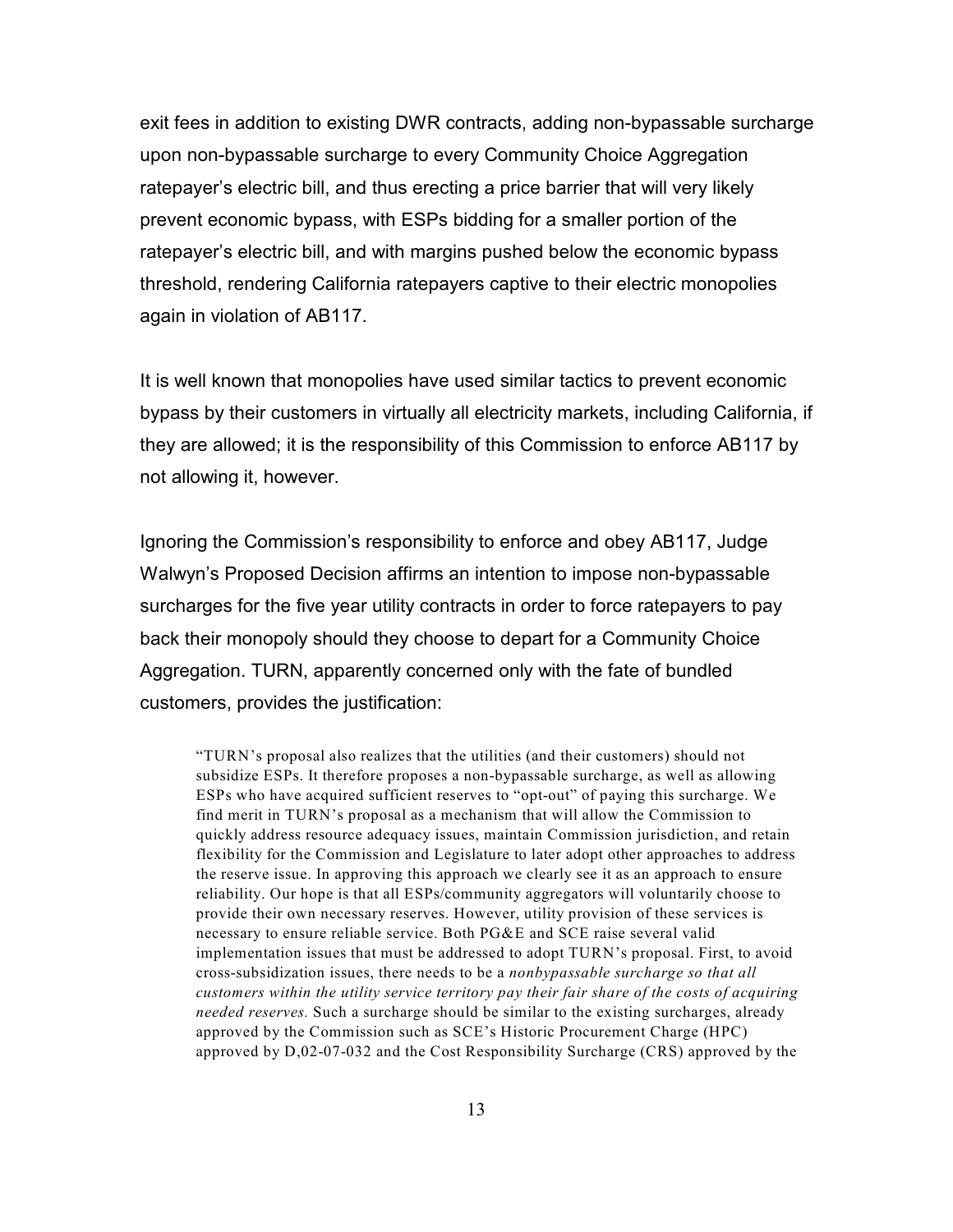Commission in D.03-07-030. (Emphasis added, Walwyn Proposed Decision, November 18, p. 37).

In this paragraph judge Walwyn (with TURN) discriminates against Community Choice Aggregation ratepayers by saying that "utilities (and their customers) should not subsidize ESPs" when in fact it is the ESP's customers who would inevitably pay the surcharge or be discouraged from leaving their monopoly procurement as a result of being forced to pay the surcharge. By thinking only of the welfare of captive customers, this kind of reasoning protects ratepayer captivity itself.

"In establishing this surcharge we only seek to impose the same burdens and responsibilities upon ESPs to provide reliable service that we are imposing upon the utilities"

Yet the utilities' risks are being hoisted upon their ratepayers' backs, whereas ESPs will have to manage a far greater share of their own risks: a benefit to ratepayers that the monopolies will not offer. Moreover, by imposing new nonbypassable surcharges to secure the utilities' multi-year power contracts, the Commission would be imposing *a priori* barriers to Community Choice Aggregation, preventing AB117 from being implemented.

While it may be reasonable for the Commission to attach non-bypassable surcharges to provisional utility procurement and one-year contracts, the implications of imposing a five year non-bypassable surcharge are devastating for Community Choice Aggregators and should not be approved by the Commission.

The Commission is unprepared to proceed with a multi-year contract authorization, having given only speculative consideration to Community Choice Aggregation per AB117. As an example, Judge Walwyn indicates that "our hope is that all ESPs/community choice aggregators will voluntarily choose to provide their own necessary reserves":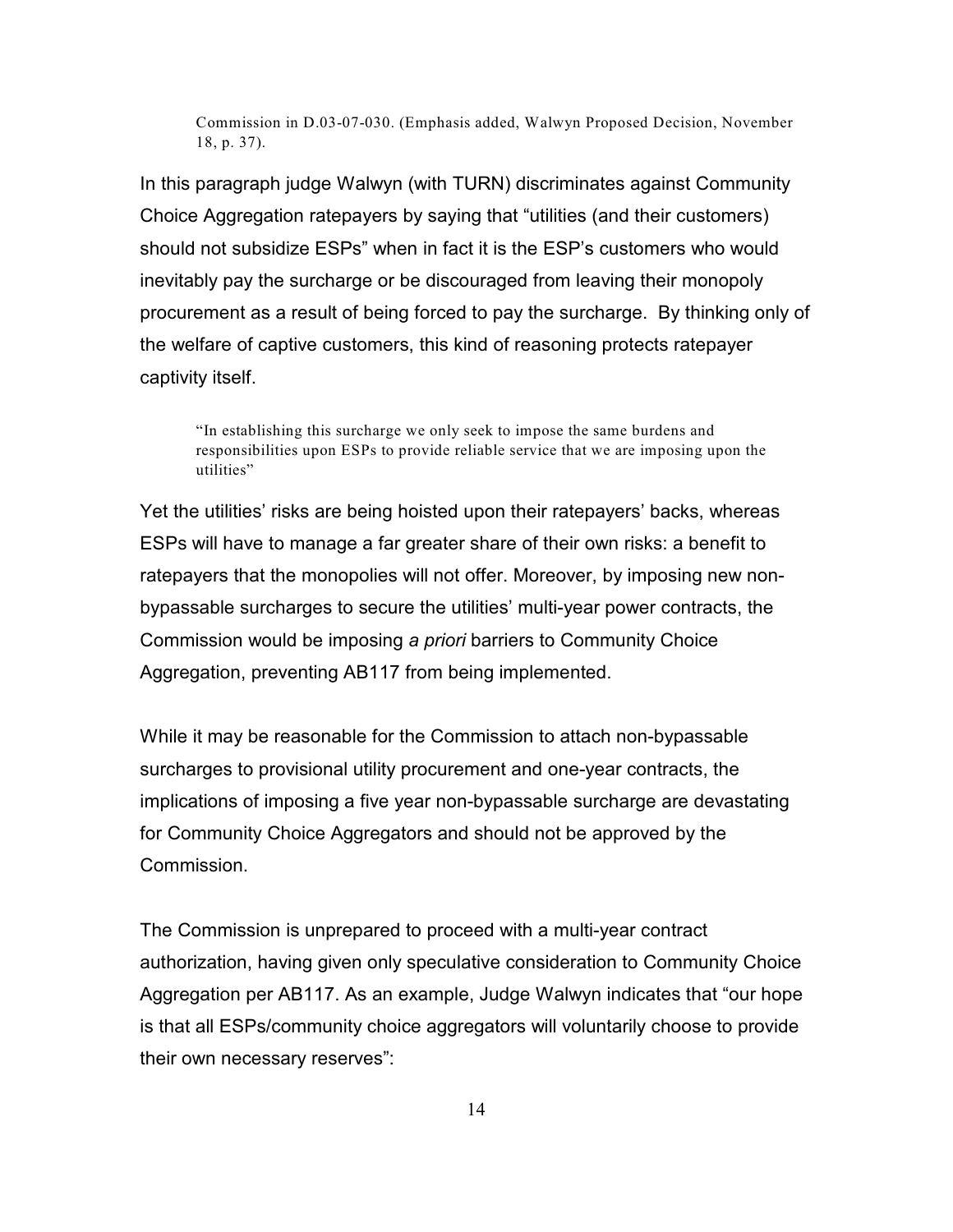The workshops that we are convening to address resource adequacy, discussed further below, will be helpful in developing a template for determining how to evaluate an ESPs/aggregators' reserves. (Walwyn, November 18, p. 45)

This statement puts the cart before the horse again, as procedures related to Community Choice Aggregator reserves have in fact not been established in R.01-10-024; rather, it will be decided in the recently opened Community Choice Aggregation proceeding (R.03-10-003), which the Commission has waited a year to open since AB117 became law (the same day AB57 became law), and whose resource adequacy issues will be clarified during 2004.

Thus the Commission is not adequately informed about Community Choice Aggregation to make assumptions or rest on hopes about its implementation. Any multi-year electric utility procurement authorization would fail to meet the Commission's fiduciary responsibility to ratepayers seeking to implement Community Choice Aggregation pursuant to Chapter 838, and would leave the fate of their interests to speculation.

As any five-year monopoly exit fees could make it prohibitively expensive for ratepayers to choose Community Aggregation, it clearly falls within the Commission's fiduciary responsibility to ratepayers *not* to lock ratepayers into multi-year utility contracts, at least until an informed decision about the relationship between Community Choice Aggregation and utility procurement can be established*.* 

Gas volatility, exit fees and ratepayer captivity are but examples of the perils of proceeding with long-term utility contracts before the Commission has completed its regulations on Community Choice Aggregation and the Renewables Portfolio Standard. The CPUC's policies regarding utility procurement and Community Choice Aggregation or ESP procurement must be consistent, complementary, even coordinated, as called for by 366.2 ( c ) (8) of the Public Utilities Code.

15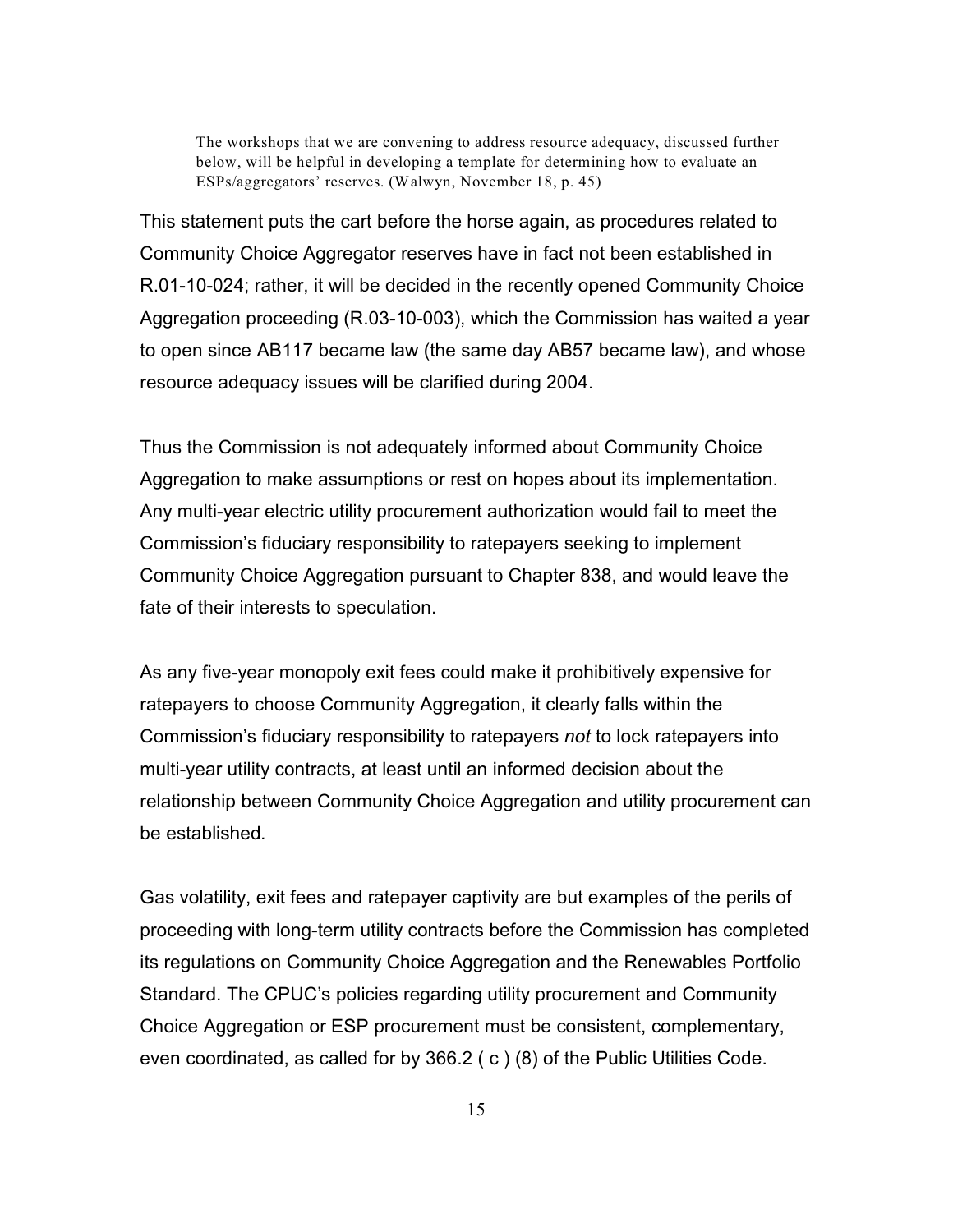### **D. Multi-Year Authorization Would Subvert the Renewables Portfolio Standard Law**

The Commission has not yet resolved major resource questions, including the feasibility of resource adequacy options, uniform forecasting methodologies, and Renewable Portfolio Standard benchmarks for competitive solicitation, rendering any authorization to the utilities to procure power for the next five years a subversion of the Renewables Portfolio Standard Law, SB1078.

Given the pre-approval terms of AB57, providing the utilities with procurement approval extending throughout the next five years without resolving the related statutory issues presented by the RPS, this Commission would be handing the utilities a pre-approved blank check for five years worth of procurement authority. We must grant the utilities the authority to continue purchasing but we must complete the outstanding long-term issues before we can grant the utilities authority to buy for the long term.

The Commission will receive additional clarity on RPS solicitation guidelines during 2004, giving the utilities more certainty in their planning process and allowing the Commission to more accurately assess and evaluate the utilities' long-term plans, ensuring that the plans implement the Commission's broad policy goals about resource loading that will ultimately determine the success of the RPS law.

Implementation of RPS has occurred through a separate workshop process. D.03-06-071 addressed the RPS issues needing to be decided by June 30, 2003 and directed that a new docket be opened to continue with implementation requirements. As these proceedings are ongoing and the establishment of RPS benchmarks as directed by SB 1078 are a precursor to the approval of long-term procurement plans, it is critical that multi-year procurement contracts not be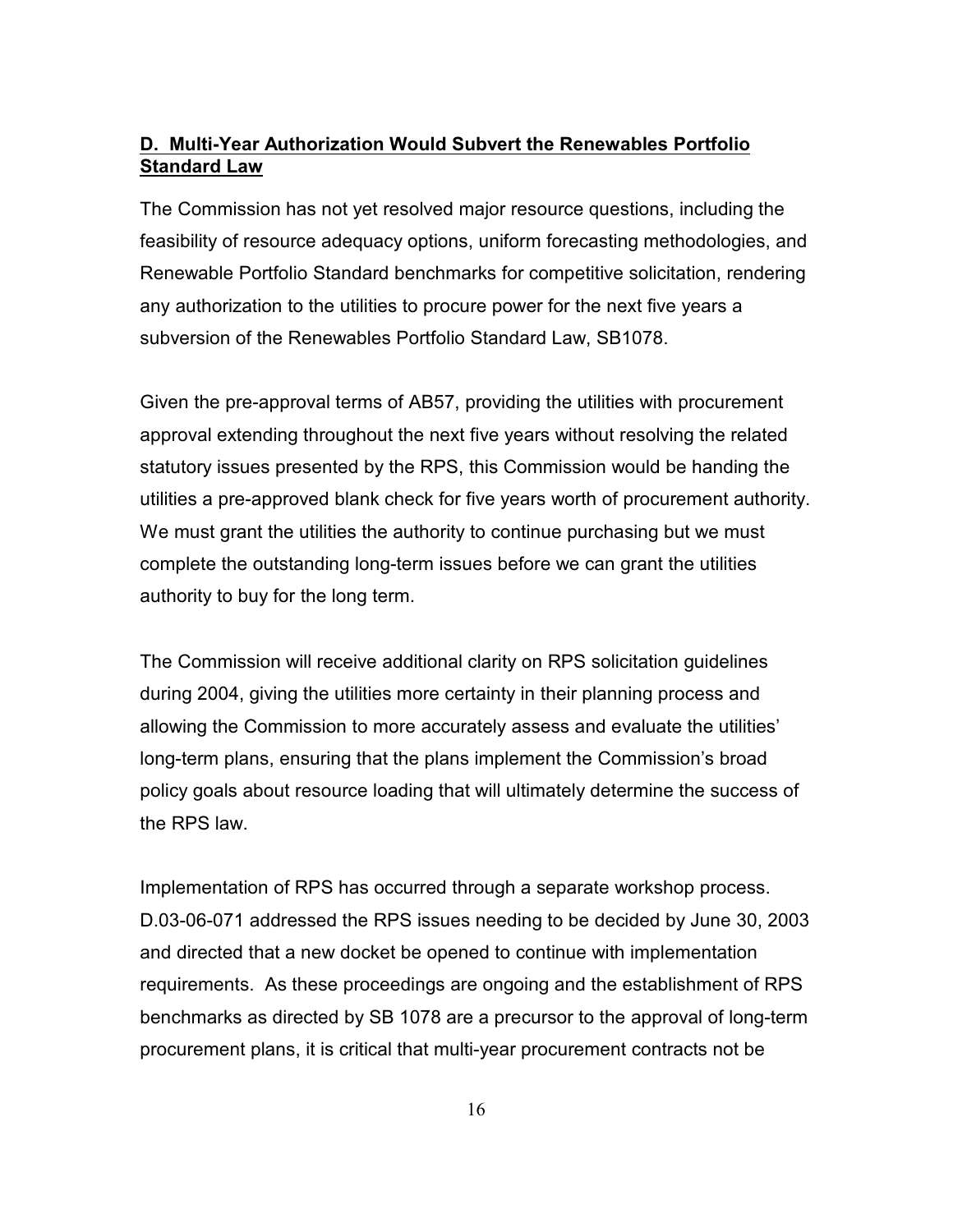authorized before the implementation requirements are completed.

What is worse, as observed by Commissioner Lynch, the utilities did not provide a robust analysis of future renewables supply growth in the renewables sections of their respective 2004 and long-term plans. At the time the utilities prepared their filings, RPS program development was in progress and the Commission had yet to issue and adopt D.03-06-071.

The IOUs will file separate renewable procurement plans pursuant to Pub. Util. Code § 399.14(a)(3), thus the 2004 and long-term procurement plans currently under consideration do not constitute a filing of the required renewables plans.

Thus, the Commission's approval of the 2004 procurement plans today does not "trigger" an RPS solicitation as detailed in D.03-06-071. An RPS solicitation requires further development of RPS criteria, such as the Market Price Referent , additional least-cost and best-fit evaluation criteria, and standard contract terms and conditions.

## **E. Multi-Year Authorization Would Block Wind Power Development and Threaten Existing Wind Farms.** By also deferring transmission planning before five years' of power contracts are pre-approved, the CPUC's approval of the AB57 contracts would discriminate against new and existing wind power developments at the very time that the Renewables Portfolio Standard Law would require the Commission to fully integrate wind power into its transmission planning.

### **F. Multi-Year Authorization Would Create Ratepayer Captivity in Dirty**

**Power Plant Contracts.** Seventy-eight percent of California's natural gas power plants are more than 30 years old. These dirty, pollution generating power plants use twice the natural gas that newer fossil fuel plants would use, effectively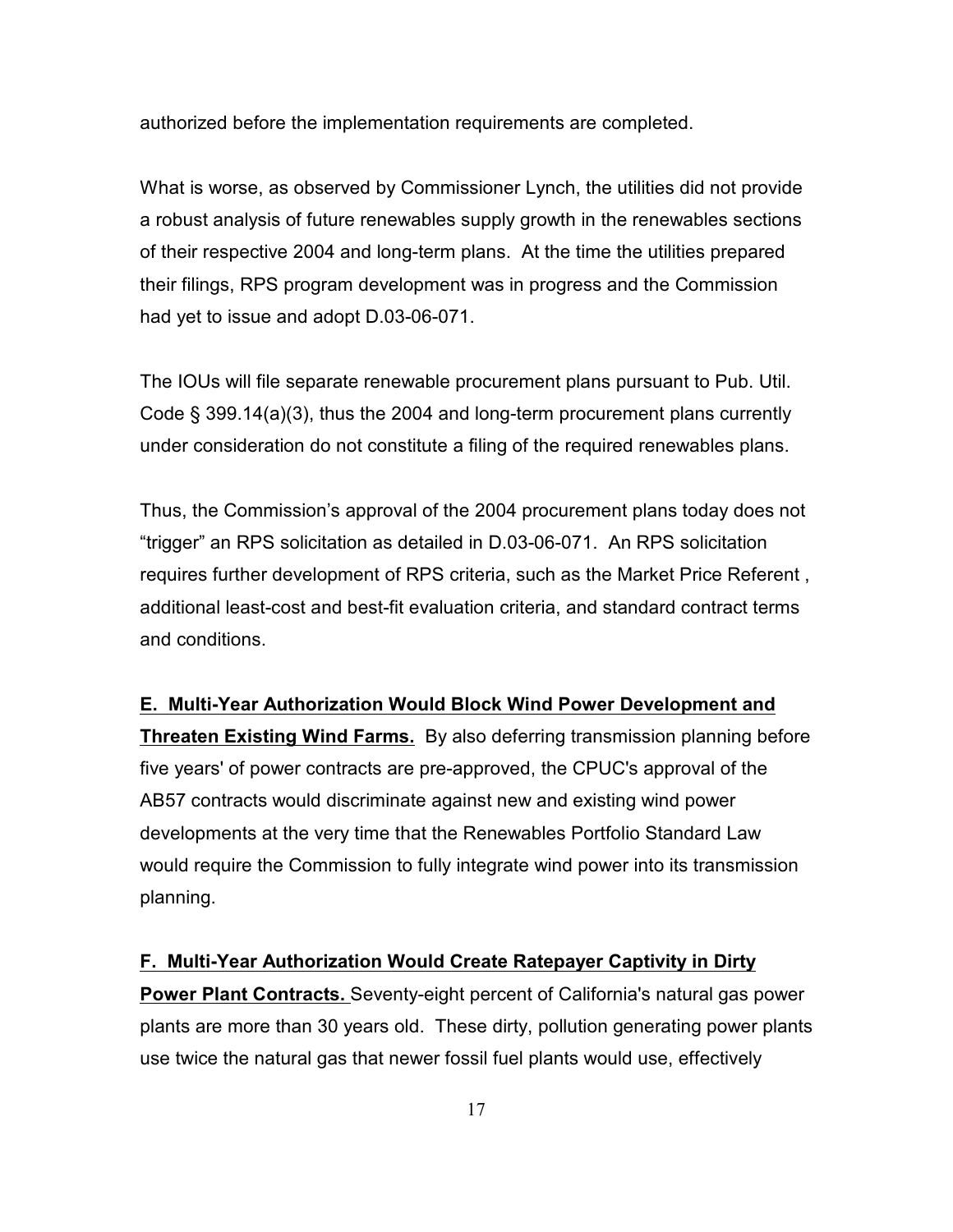locking California into a vicious cycle of relying on dirty energy sources and at the expense of meeting California's energy efficiency and renewables goals.

## **G. Multi-Year Authorization Would Violate CPUC and Governor**

**Schwarzenegger's Energy Policies.** Governor Schwarzenegger as well as the PUC's own Energy Action Plan advocate the state of California reach a goal of 30% renewables by 2017 and yet the PUC has not implemented the tools to make this happen.

# IV. Analysis of the Impacts of a One Year

# Authorization Pursuant to AB57

**A. No Negative Impact of Continuing On a Year to Year Basis.** Year to year utility electric procurement is relatively successful, and the argument that better prices would be obtained from long-term contracts is academic if compared to the price volatility to which such contracts would expose customers.

## **B. Commissioner Lynch's Alternate Decision is the Reasonable Move.**

Commissioner Lynch is presenting an alternate decision in the Procurement case that will give the utilities the ability to purchase electricity for the next year, allowing sufficient time to implement guidelines long overdue for Renewables and Community Aggregation. Confirming a one-year plan to fill in the little unmet power needs for 2004 will not affect or hinder renewables development. Consequently, there would be no disruption of procuring power for California and the PUC would be forced to finally fulfill its obligation to create guidelines in the other proceedings that would allow California utilities to produce a balanced portfolio that is responsive to state law, PUC goals, and the most benefits the citizens of California.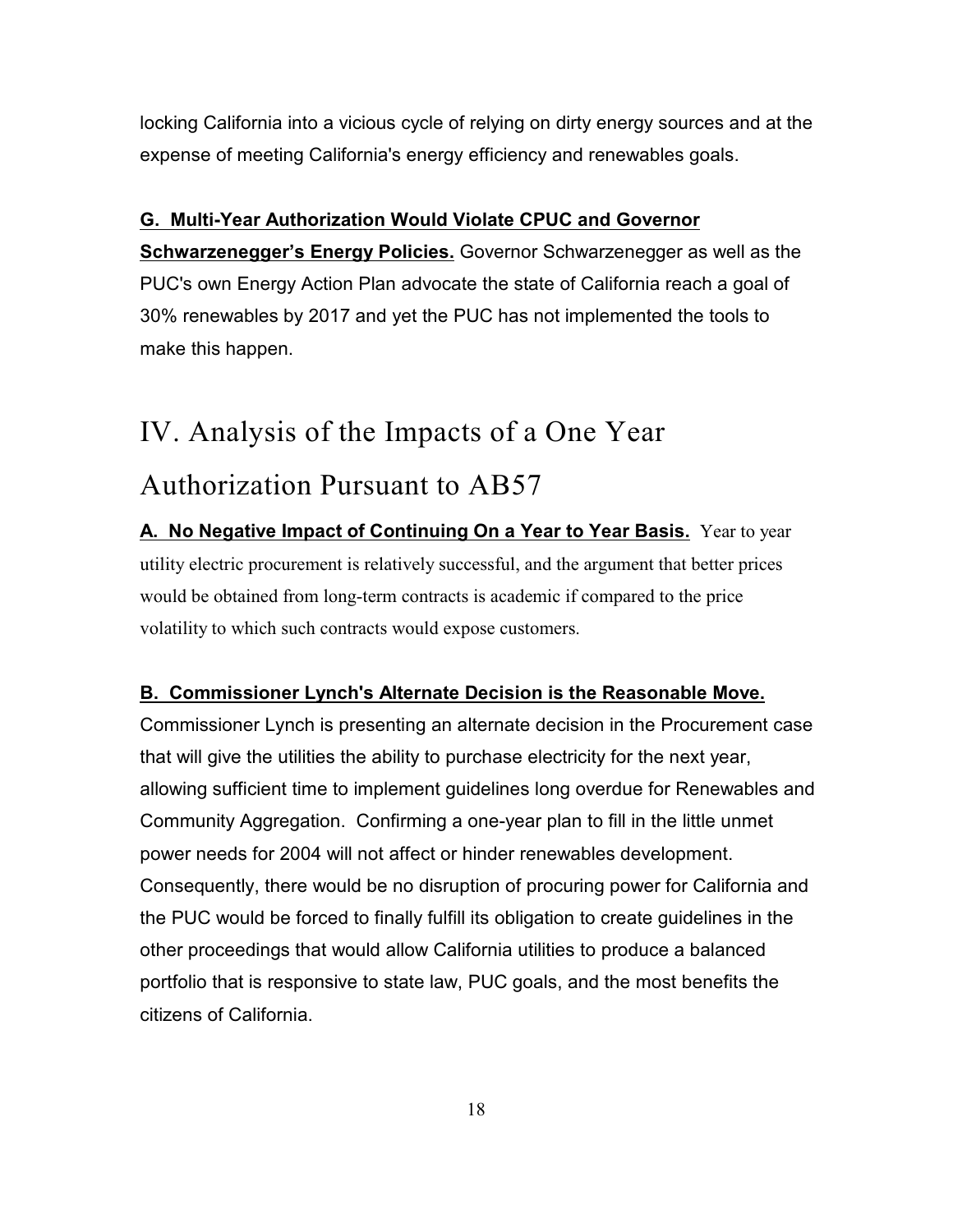**C. Time to Complete Regulations for RPS and Community Choice**. Within a one year procurement authorization through 2004, the Commission will have ample time to complete its RPS and Community Choice regulations so that the utility procurement is authorized in a manner that allows for the implementation of these two laws.

# V. Rate-Basing Utility Power Plant Acquisition

For similar reasons to our reasoning in opposing long-term contracts, we urge the Commission not to allow direct utility ownership of new power plants. In its April 15, 2003 long-term plan filing, PG&E provided a cost-recovery mechanism proposal for utility ownership of new plant, and proposed the Commission adopt a traditional cost of service ratemaking methodology for utility constructed and owned generation.

Since then, the other states have followed PG&E's lead. SDG&E made proposals to purchase and own new power plants, and on July 21, 2003, Edison filed an application for approval of the Mountain View project, a power plant of 1,000 MW capacity that would be owned by a wholly-owned subsidiary of SCE. On October 7, 2003, SDG&E filed a motion in the instant proceeding that would, if granted, result in ownership of the Palomar project, a 500 MW generation plant to be constructed for its eventual ownership and control. SDG&E's motion also includes a proposed purchase power agreement (PPA) for the output of the tobe-constructed 500 MW Otay Mesa project and several other smaller PPA contracts.

While supporters of utility ownership of utility acquisition or new power plants justify their position by saying that market generators holding permits to build new plants are in severe financial distress and cannot continue construction without long-term supply contracts with the utilities or other load serving entities,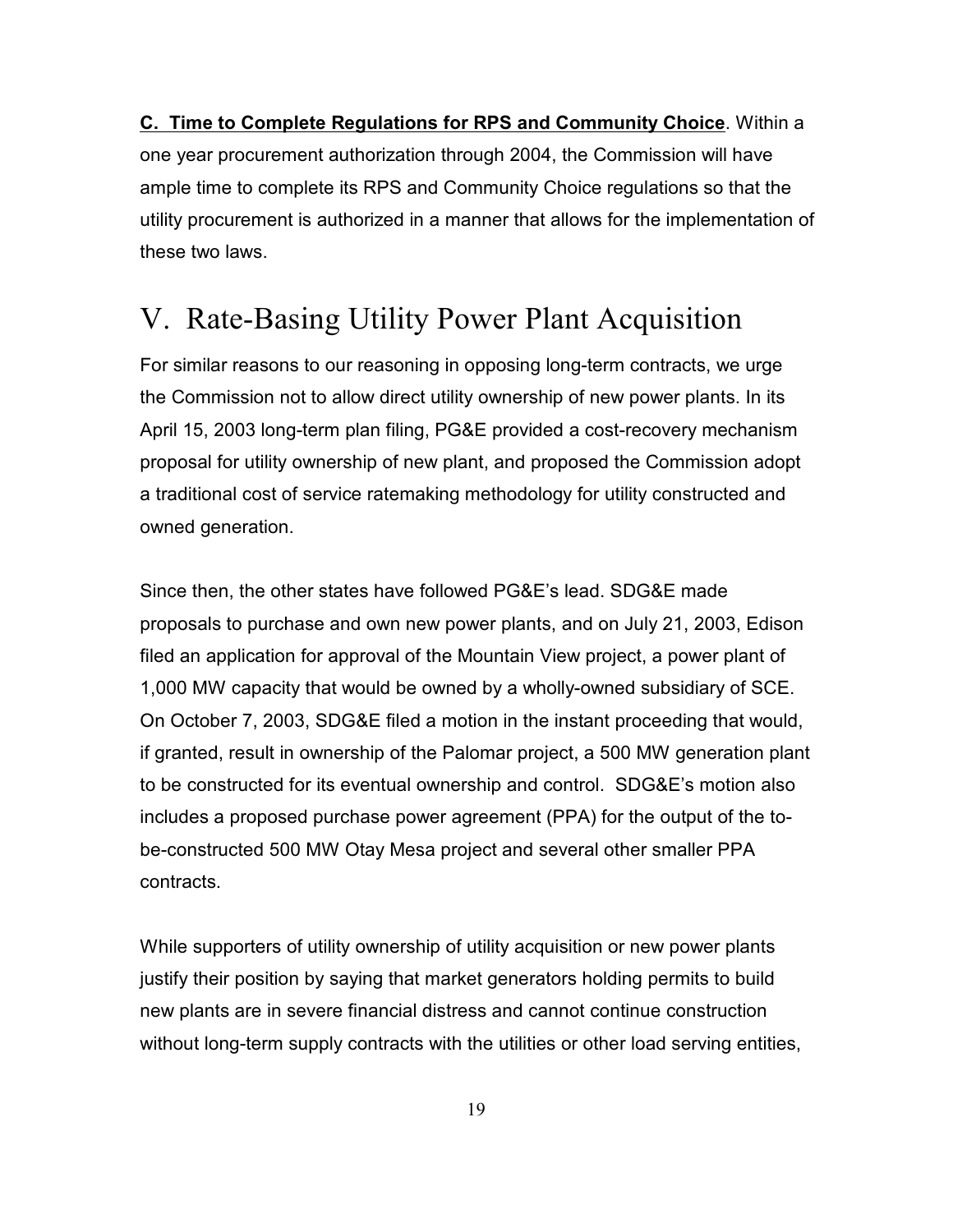this argument is as short-sighted as authorizing long-term contracts. Putting ratepayers on the hook for new power plants is a dangerous way to underwrite new gas-fired power plants, presenting an even greater risk of stranded costs than would be presented by five year power purchase agreements. Finally, the "other load serving entities" awaited by permit holders will emerge once the Commission completes its regulations for Community Choice Aggregation. Expiring gas plant permits do not justify an urgent rush to allow monopolies to build power plants at ratepayer expense.

## VI. Conclusion

We urge the Commission to approve Commissioner Lynch's Alternate Decision's provisions establishing an appropriate order that respects all 2002 laws of the legislature relating to the procurement of electricity in California:

"Given the operation of recently enacted legislation providing pre-approval of purchasing plans, AB 57 (Wright, 2002) providing the utilities with procurement approval extending throughout the next five years without resolving the concomitant statutory issues and policies in AB 117 (Migden, 2002) and SB 1078 (Sher, 2002), this Commission would be handing the utilities a pre-approved blank check for five years worth of procurement authority. We must grant the utilities the authority to continue purchasing but we must complete the outstanding long-term issues before we can grant the utilities authority to buy for the long term" (Lynch Alternate, December 5, Summary).

Furthermore, RAGE urges the Commission not to authorize any rate-basing of monopoly ownership of new power plants.

Respectfully,

Paul Fenn RATAPAYERS FOR AFFORDABLE GREEN ENERGY

 $\frac{1}{2}$  ,  $\frac{1}{2}$  ,  $\frac{1}{2}$  ,  $\frac{1}{2}$  ,  $\frac{1}{2}$  ,  $\frac{1}{2}$  ,  $\frac{1}{2}$  ,  $\frac{1}{2}$  ,  $\frac{1}{2}$  ,  $\frac{1}{2}$  ,  $\frac{1}{2}$  ,  $\frac{1}{2}$  ,  $\frac{1}{2}$  ,  $\frac{1}{2}$  ,  $\frac{1}{2}$  ,  $\frac{1}{2}$  ,  $\frac{1}{2}$  ,  $\frac{1}{2}$  ,  $\frac{1$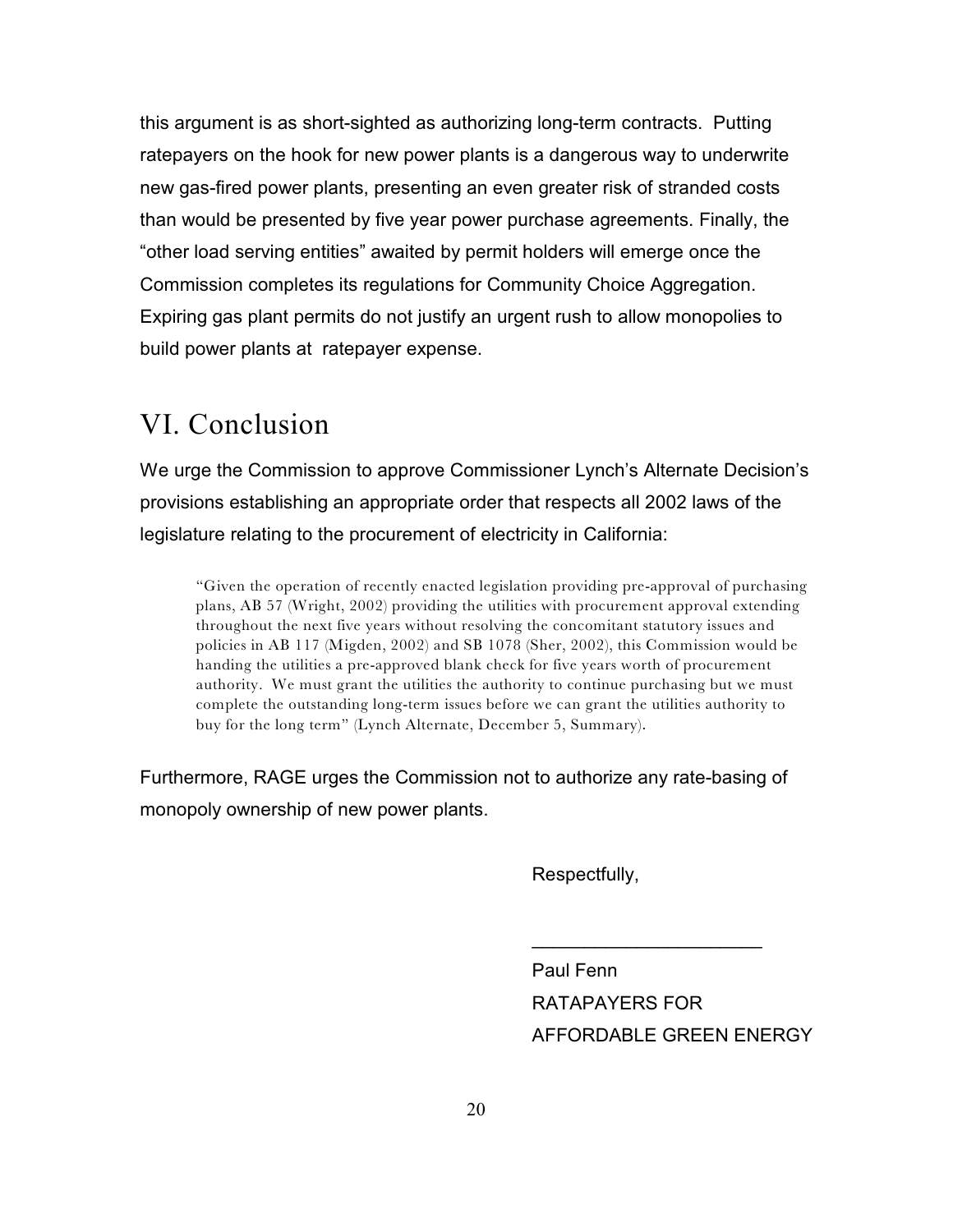## **CERTIFICATE OF SERVICE**

I, the undersigned, hereby declare:

1. I am a citizen of the United States of America over the age of eighteen years. My business address is 4281 Piedmont Avenue, Oakland CA 94611. I am not a party to this action.

2. On December 8, I caused service of :

## **COMMENTS OF RATEPAYERS FOR AFFORDABLE GREEN ENERGY ON ADMINISTRATIVE LAW JUDGE WALWYN'S PROPOSED DECISION (MAILED NOVEMBER 18), ASSIGNED COMMISSIONER PEEVEY'S ALTERNATE DECISION (MAILED NOVEMBER 18) AND COMMISSIONER LYNCH'S ALTERNATE DECISION (MAILED DECEMBER 5)**

to be made by EMAIL upon the parties or their attorneys of record for R.01-10-024. I declare under penalty of perjury that the foregoing is true and correct. Dated in Oakland, California, this  $8<sup>th</sup>$  day of December, 2003.

\_\_\_\_\_\_\_\_\_\_\_\_\_\_\_\_\_\_\_\_\_\_\_\_\_\_\_\_\_\_

### **Courtesy Hard Copies Served:**

- 1. President Peevey
- 2. Commissioner Wood
- 3. Commissioner Kennedy
- 4. Commissioner Brown
- 5. Commissioner Lynch
- 6. Administrative Law Judge Walwyn
- 7. Julie Fitch, advisor to President Peevey
- 8. Manual Ramirez/Steve Weisman, advisors to Commissioner Wood
- 9. Brian Prusnek, advisor to Commissioner Kennedy
- 10. Dave Gamson, advisor to Commissioner Brown
- 11. Aaron Johnson, adcisor to Commissioner Lynch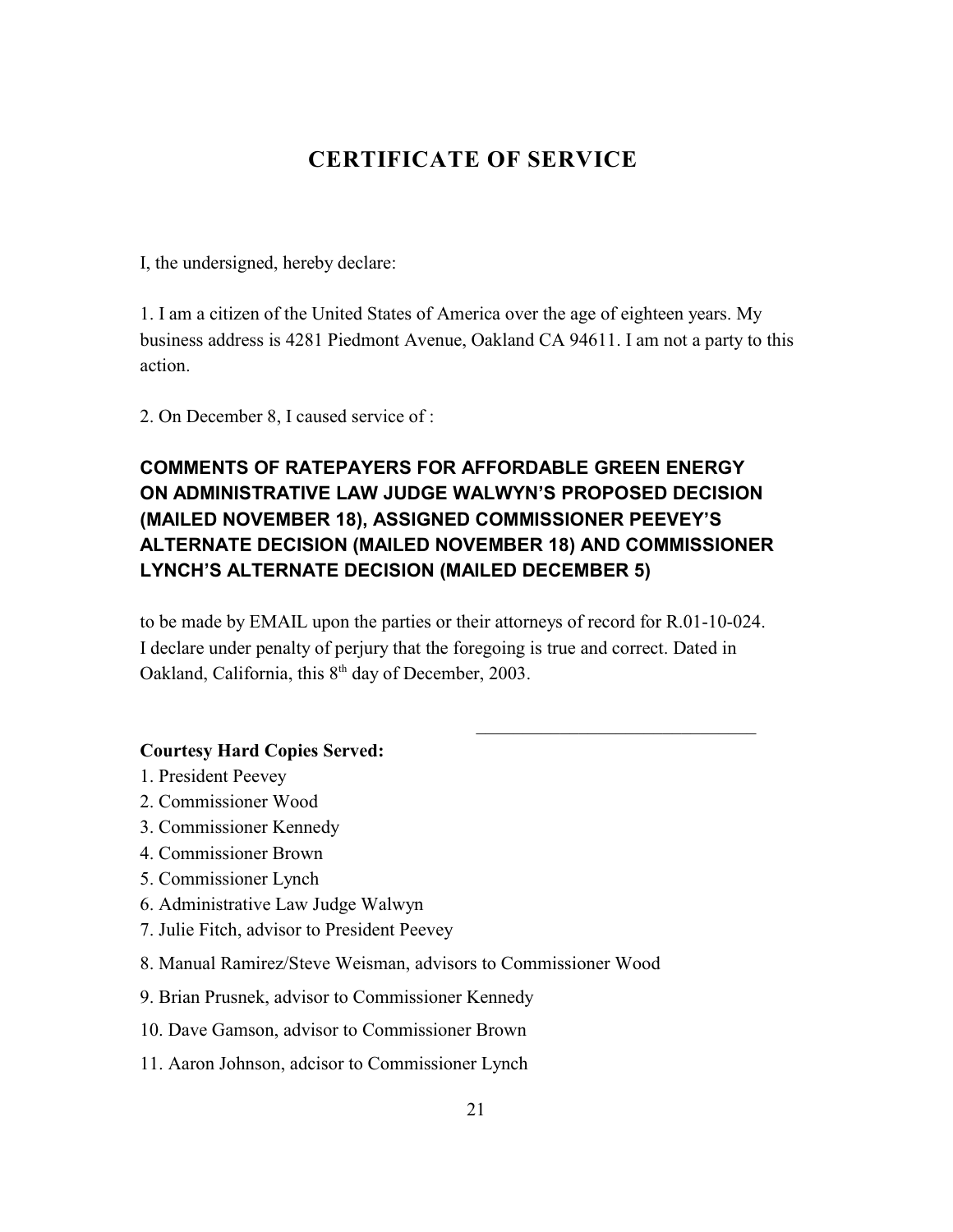### R.01-10-024 **Email Service List**

#### Last changed: December 3, 2003

dgulino@ridgewoodpower.com, bshort@ridgewoodpower.com, kmccrea@sablaw.com, rberliner@manatt.com, pglaser@shb.com, martin.proctor@constellation.com, esullivan@peabodyenergy.com, lurick@sempra.com, rshortz@morganlewis.com, klatt@energyattorney.com, todoc1@aol.com, douglass@energyattorney.com, ckebler@reliant.com, beth.fox@sce.com, woodrujb@sce.com, enpex@aol.com, jparrott@sempra.com, dkates@sonic.net,  $j$ leslie@luce.com, kmorton@sempra.com, fortlieb@sandiego.gov, mtierney@sempra.com, mjskowronski@inlandenergy.com, kpoole@adamsbroadwell.com, mdjoseph@adamsbroadwell.com, dedington@turn.org, freedman@turn.org, mflorio@turn.org, armi@smwlaw.com, nao@cpuc.ca.gov, randy.wu@sfgov.org, savama@consumer.org, jlondon@gralegal.com, ecl8@pge.com, jmckinney@thelenreid.com, magq@pge.com, placourciere@thelenreid.com, peterweiner@paulhastings.com, scarter@nrdc.org, bcragg@gmssr.com, echang@whitecase.com, jkarp@whitecase.com, jrosenbaum@whitecase.com, mfogelman@steefel.com, stevegreenwald@dwt.com, edwardoneill@dwt.com, lindseyhowdowning@dwt.com, lcottle@whitecase.com, j0b5@pge.com, mrh2@pge.com, ssmyers@att.net, joe.paul@dynegy.com, wbooth@booth-law.com, shilton@mofo.com, andy@skafflaw.com, rschmidt@bartlewells.com, gmorris@emf.net, jlevin@ucsusa.org, ckingaei@yahoo.com, nrader@calwea.org, patrickm@crossborderenergy.com, energy@palco.com, mtheroux@jdmt.net, blaising@braunlegal.com, aivancovich@caiso.com, jweil@aglet.org, rtanton@psyber.com, abb@eslawfirm.com, dkk@eslawfirm.com, emilio.varanini@dgs.ca.gov, lmh@eslawfirm.com, steve\_ponder@fpl.com, atrowbridge@downeybrand.com, rliebert@cfbf.com, deb@a-klaw.com, mpa@a-klaw.com, jcpaine@stoel.com, smunson@vulcanpower.com, chuck gilfoy@transalta.com, ahouston@apx.com, d.d.gilligan@worldnet.att.net, dpeaco@lacapra.com, jcaldwell@awea.org, kbilas@reliant.com, rberman@ios.doi.gov, DavoodiKR@efaches.navfac.navy.mil, jrivera@drintl.com, david.capparelli@res-na.com, Robert\_Anderson@apses.com, jimross@r-c-s-inc.com, mbrubaker@consultbai.com, Alex.Goldberg@williams.com, excetral.caldwell@williams.com, tim.muller@williams.com, consumersvoice@aol.com, kjsimonsen@ems-ca.com, pvanmidde@earthlink.net, renee.guild@esca.com, dnorris@sppc.com, robert.pettinato@ladwp.com, gwright@semprautilities.com, jozenne@semprautilities.com, rkeen@manatt.com, kmcspadden@milbank.com, npedersen@hanmor.com, perrault@perrcon.net, dloth@truepricing.com, eklinkner@ci.pasadena.ca.us, slins@ci.glendale.ca.us, jackmack@suesec.com, bjeider@ci.burbank.ca.us, Roger.Pelote@williams.com, case.admin@sce.com, frank.cooley@sce.com, laura.larks@sce.com, laura.genao@sce.com, willieg@ci.chula-vista.ca.us, enpex@aol.com, bwilliams@sempra.com,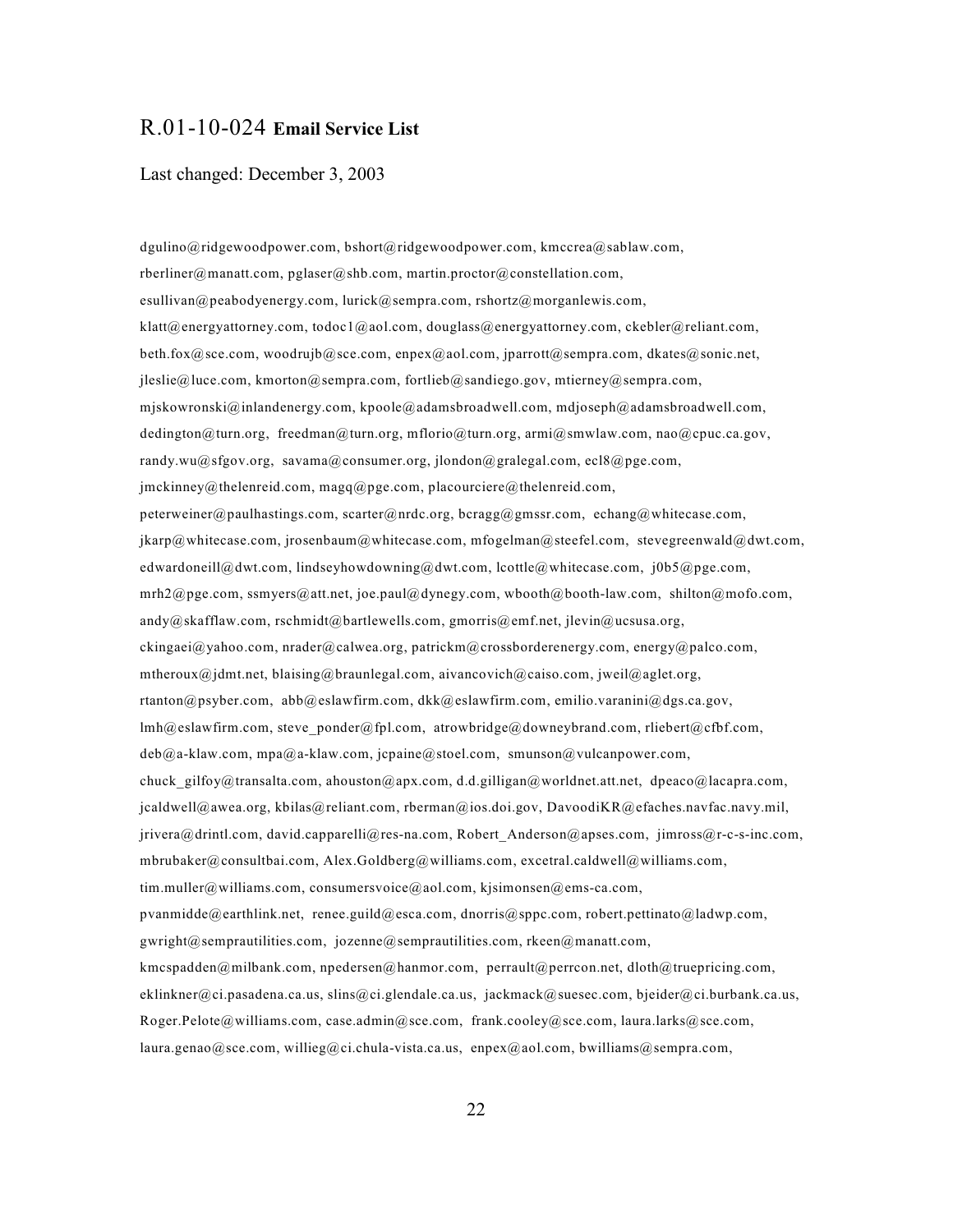dmitchell@sempraglobal.com, Kevin.Simonsen@LW.com, meallen@sempra.com, mshames@ucan.org, jlaun@apogee.net, Patrick.Dougherty@lw.com, ist@sdenergy.org, ist@sdenergy.org, jkloberdanz@semprautilities.com, jsummerford@drintl.com, jsteffen@iid.com, kellyl@enxco.com, Bob.Belhumeur@cox.net, namnguyen@inlandenergy.com, brenelectricity@yahoo.com, hal@rwitz.net, sara@oakcreekenergy.com, jeff.ghilardi@enron.com, FurutaNJ@efawest.navfac.navy.mil, atencate@drintl.com, dcasentini@drintl.com, pepper@enertroncons.com, bfinkelstein@turn.org, fosterbc@sce.com, difellman@fellmanlaw.com, kpp@cpuc.ca.gov, scasey@sfwater.org, ek@a-klaw.com, docket-control@gralegal.com, nes@a-klaw.com, rsa@a-klaw.com, cfm3@pge.com, dbachrach@nrdc.org, rgermain@navigantconsulting.com, rgermain@navigantconsulting.com, vjw3@pge.com, jonwelner@paulhastings.com, Cem@newsdata.com, shaunao@newsdata.com, petertbray@yahoo.com, csweet@newsdata.com, jeffgray@dwt.com, kristina.sepetys@NERA.com, mday@gmssr.com, terry.houlihan@bingham.com, thixson@mdbe.com, shammond@foresightenergy.com, lisaweinzimer@sbcglobal.net, chrischouteau@earthlink.net, cpuccases@pge.com, rwalther@pacbell.net, brflynn@pacbell.net, rochmanm@spurr.org, mmcsba@yahoo.com, vhconsult@earthlink.nel, sschleimer@calpine.com, gtbl@dynegy.com, dale@dgpower.com, phanschen@mofo.com, philippe.auclair@mirant.com, sia2@pwrval.com, jerryl@abag.ca.gov, jblunden@kema-xenergy.com, jon.jacobs@paconsulting.com, ceyap@earthlink.net, paulfenn@local.org, mrw@mrwassoc.com, dmarcus2@mindspring.com, cwootencohen@earthlink.net, eparker@qcworld.com, MABolinger@lbl.gov, brbarkovich@earthlink.net, sruark@co.marin.ca.us, jdquinley@aol.com, jennifer.holmes@itron.com, mary.tucker@sanjoseca.gov, vjw@cleanpower.org, dkates@sonic.net, gayatri@jbsenergy.com, rmccann@umich.edu, cmkehrein@ems-ca.com, e-rceipient@caiso.com, ppettingill@caiso.com, rsparks@caiso.com, ptoth@navigantconsulting.com, vfleming@navigantconsulting.com, lwhouse@innercite.com, mclaughlin@braunlegal.com, claufenb@energy.state.ca.us, daniel.kim@asm.ca.gov, kdw@woodruff-expert-services.com, lawrence.lingbloom@sen.ca.gov, mlgillette@duke-energy.com, rachel@ceert.org, steven@iepa.com, tsaville@realenergy.com, christine-henning@alliancepower.com, rroth@smud.org, dick@adm-energy.com, cabaker906@aol.com, ccastagnoli@henwoodenergy.com, kmills@cfbf.com, srupp@rwbeck.com, karen@klindh.com, jackwood@gv.net, bellery@spi-ind.com, don.winslow@ppmenergy.com, dws@r-c-s-inc.com, david.saul@solel.com, anthony.des.lauriers@powerex.com, loe@cpuc.ca.gov, ajo@cpuc.ca.gov, bxw@cpuc.ca.gov, cmw@cpuc.ca.gov, tam@cpuc.ca.gov, ckt@cpuc.ca.gov, dpa@cpuc.ca.gov, dmg@cpuc.ca.gov,djh@cpuc.ca.gov, cpe@cpuc.ca.gov, fxg@cpuc.ca.gov, ljr@cpuc.ca.gov, jcl@cpuc.ca.gov, jhg@cpuc.ca.gov, jf2@cpuc.ca.gov, jmh@cpuc.ca.gov, kms@cpuc.ca.gov, kok@cpuc.ca.gov, lrm@cpuc.ca.gov, llk@cpuc.ca.gov, lau@cpuc.ca.gov, lp1@cpuc.ca.gov, mzr@cpuc.ca.gov, meb@cpuc.ca.gov, nil@cpuc.ca.gov, psd@cpuc.ca.gov, pva@cpuc.ca.gov, rmd@cpuc.ca.gov, ram@cpuc.ca.gov, gig@cpuc.ca.gov, sjl@cpuc.ca.gov, sst@cpuc.ca.gov,  $sro@cpuc.ca.gov$ , andrew $@sim$ simpsonpartners.com, kgriffin $@energy$ .state.ca.us, rmiller $@energy$ .state.ca.us,